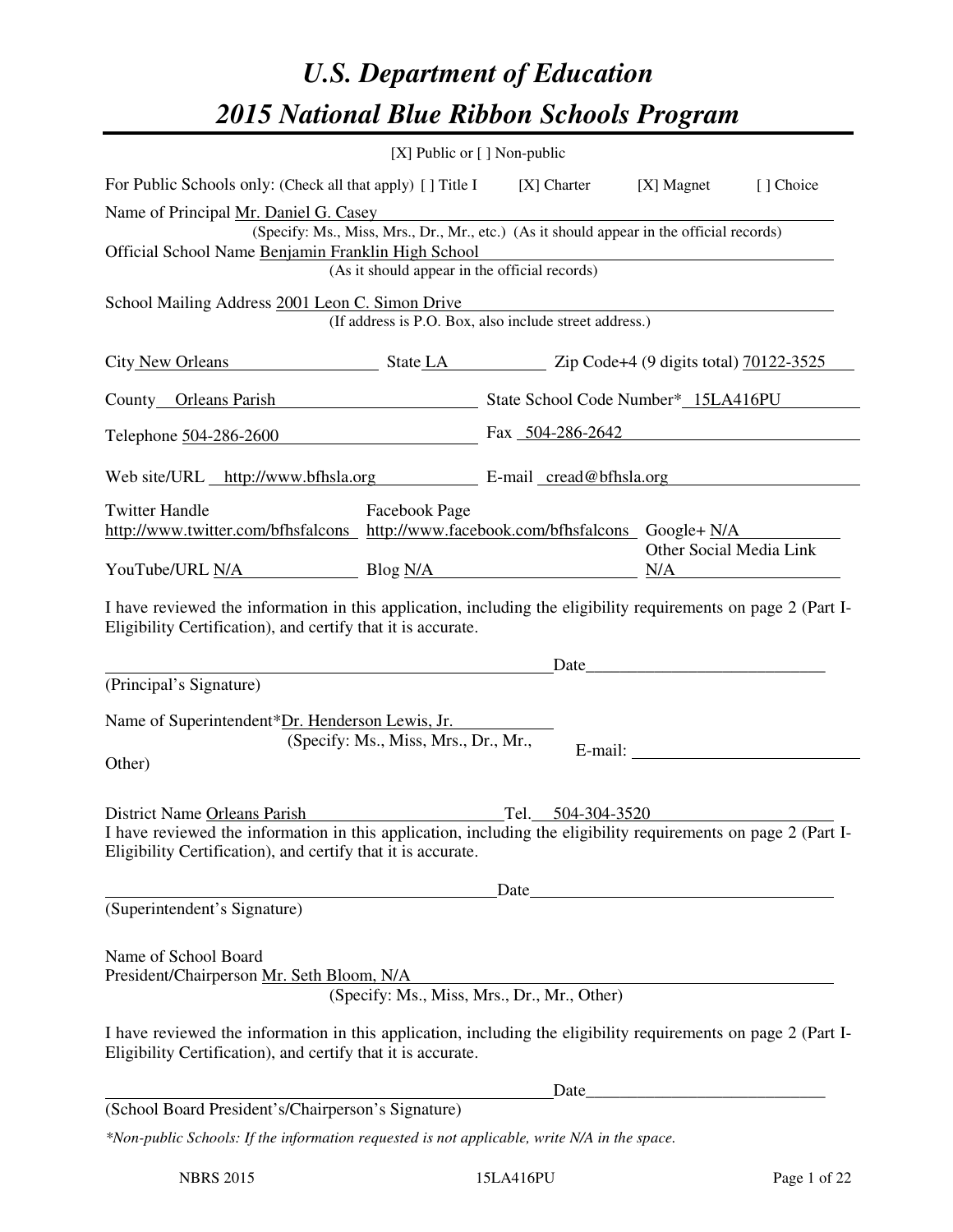#### **Include this page in the school's application as page 2.**

The signatures on the first page of this application (cover page) certify that each of the statements below, concerning the school's eligibility and compliance with U.S. Department of Education and National Blue Ribbon Schools requirements, are true and correct.

- 1. The school configuration includes one or more of grades K-12. (Schools on the same campus with one principal, even a K-12 school, must apply as an entire school.)
- 2. The school has made its Annual Measurable Objectives (AMOs) or Adequate Yearly Progress (AYP) each year for the past two years and has not been identified by the state as "persistently dangerous" within the last two years.
- 3. To meet final eligibility, a public school must meet the state's AMOs or AYP requirements in the 2014-2015 school year and be certified by the state representative. Any status appeals must be resolved at least two weeks before the awards ceremony for the school to receive the award.
- 4. If the school includes grades 7 or higher, the school must have foreign language as a part of its curriculum.
- 5. The school has been in existence for five full years, that is, from at least September 2009 and each tested grade must have been part of the school for the past three years.
- 6. The nominated school has not received the National Blue Ribbon Schools award in the past five years: 2010, 2011, 2012, 2013, or 2014.
- 7. The nominated school has no history of testing irregularities, nor have charges of irregularities been brought against the school at the time of nomination. The U.S. Department of Education reserves the right to disqualify a school's application and/or rescind a school's award if irregularities are later discovered and proven by the state.
- 8. The nominated school or district is not refusing Office of Civil Rights (OCR) access to information necessary to investigate a civil rights complaint or to conduct a district-wide compliance review.
- 9. The OCR has not issued a violation letter of findings to the school district concluding that the nominated school or the district as a whole has violated one or more of the civil rights statutes. A violation letter of findings will not be considered outstanding if OCR has accepted a corrective action plan from the district to remedy the violation.
- 10. The U.S. Department of Justice does not have a pending suit alleging that the nominated school or the school district as a whole has violated one or more of the civil rights statutes or the Constitution's equal protection clause.
- 11. There are no findings of violations of the Individuals with Disabilities Education Act in a U.S. Department of Education monitoring report that apply to the school or school district in question; or if there are such findings, the state or district has corrected, or agreed to correct, the findings.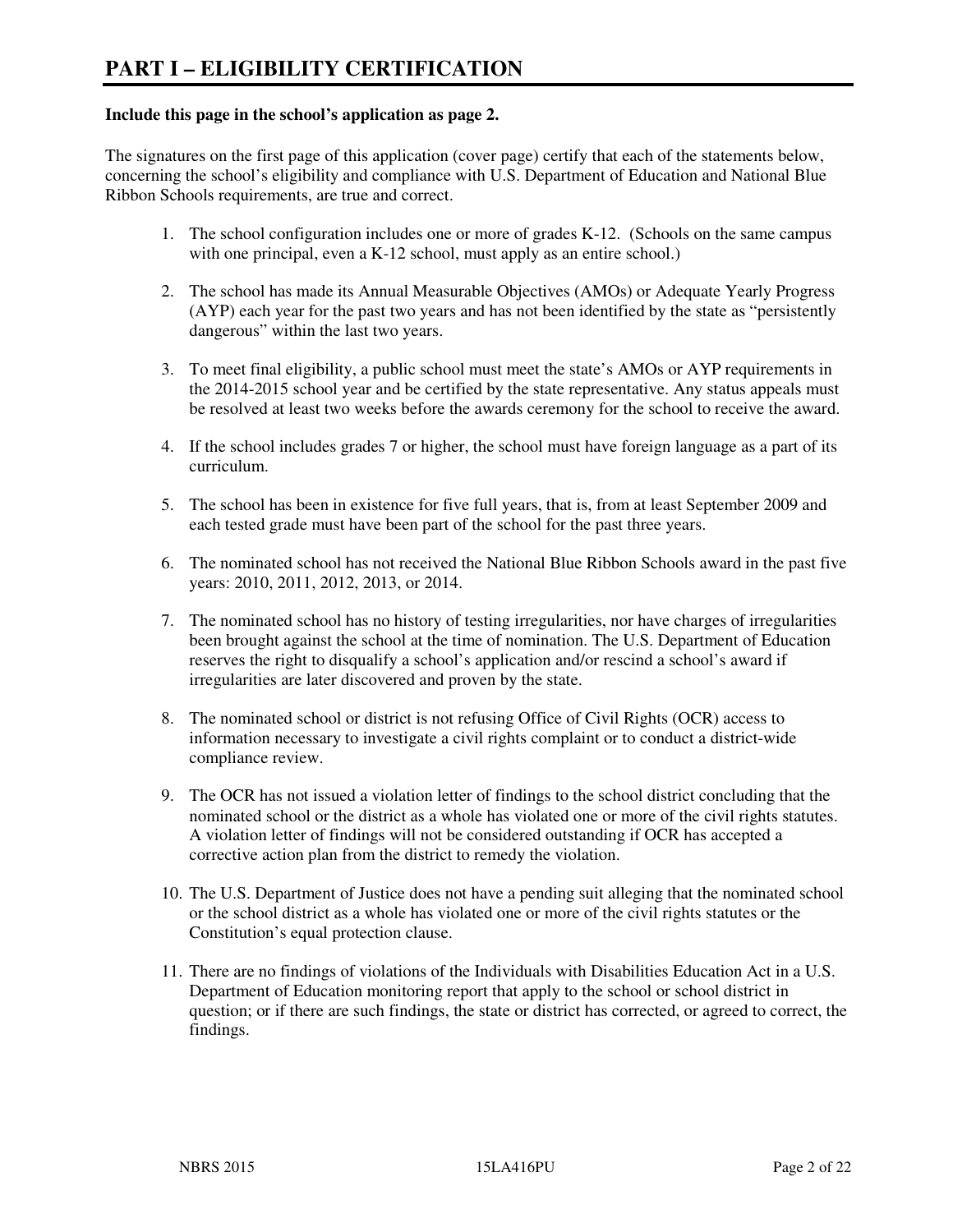# **PART II - DEMOGRAPHIC DATA**

#### **All data are the most recent year available.**

**DISTRICT** (Question 1 is not applicable to non-public schools)

| $\mathbf{L}$ | Number of schools in the district<br>(per district designation): | 11 Elementary schools (includes $K-8$ )<br>0 Middle/Junior high schools<br>8 High schools<br>1 K-12 schools |
|--------------|------------------------------------------------------------------|-------------------------------------------------------------------------------------------------------------|
|              |                                                                  |                                                                                                             |

20 TOTAL

**SCHOOL** (To be completed by all schools)

- 2. Category that best describes the area where the school is located:
	- [X] Urban or large central city
	- [ ] Suburban with characteristics typical of an urban area
	- [ ] Suburban
	- [ ] Small city or town in a rural area
	- [ ] Rural
- 3. 7 Number of years the principal has been in her/his position at this school.
- 4. Number of students as of October 1 enrolled at each grade level or its equivalent in applying school:

| Grade                           | # of         | # of Females | <b>Grade Total</b> |
|---------------------------------|--------------|--------------|--------------------|
|                                 | <b>Males</b> |              |                    |
| <b>PreK</b>                     | 0            | $\theta$     | $\theta$           |
| K                               | 0            | 0            | 0                  |
| 1                               | 0            | 0            | 0                  |
| $\mathbf{2}$                    | 0            | 0            | 0                  |
| 3                               | 0            | 0            | 0                  |
| 4                               | 0            | 0            | 0                  |
| 5                               | 0            | 0            | $\theta$           |
| 6                               | 0            | 0            | 0                  |
| 7                               | 0            | 0            | 0                  |
| 8                               | $\theta$     | 0            | 0                  |
| 9                               | 111          | 122          | 233                |
| 10                              | 109          | 150          | 259                |
| 11                              | 78           | 134          | 212                |
| 12                              | 83           | 107          | 190                |
| <b>Total</b><br><b>Students</b> | 381          | 513          | 894                |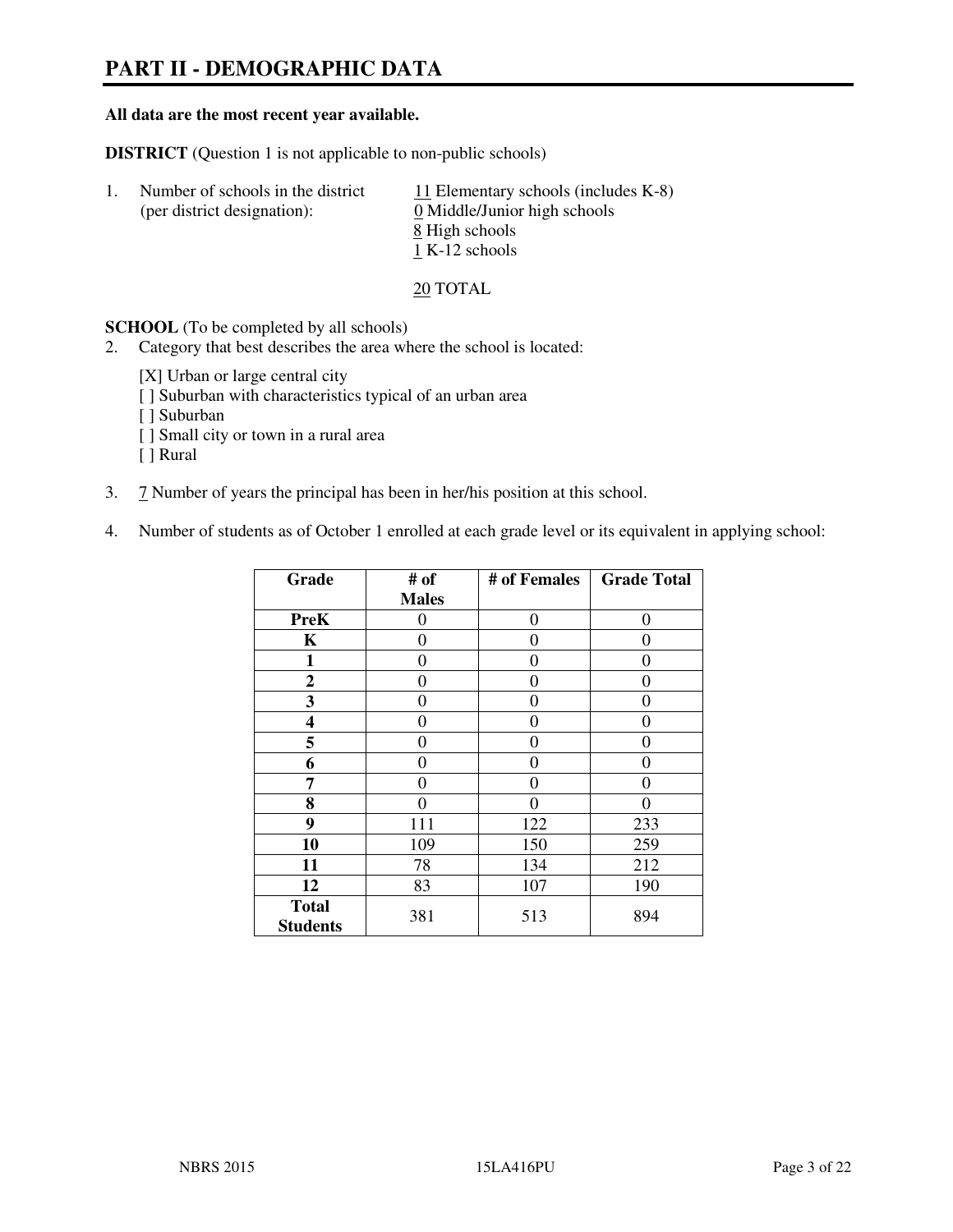the school: 17 % Asian

5. Racial/ethnic composition of  $1\%$  American Indian or Alaska Native 33 % Black or African American 0 % Hispanic or Latino 0 % Native Hawaiian or Other Pacific Islander 45 % White 4 % Two or more races **100 % Total** 

(Only these seven standard categories should be used to report the racial/ethnic composition of your school. The Final Guidance on Maintaining, Collecting, and Reporting Racial and Ethnic Data to the U.S. Department of Education published in the October 19, 2007 *Federal Register* provides definitions for each of the seven categories.)

6. Student turnover, or mobility rate, during the 2013 - 2014 year: 2%

This rate should be calculated using the grid below. The answer to (6) is the mobility rate.

| <b>Steps For Determining Mobility Rate</b>         | Answer |
|----------------------------------------------------|--------|
| $(1)$ Number of students who transferred to        |        |
| the school after October 1, 2013 until the         |        |
| end of the school year                             |        |
| (2) Number of students who transferred             |        |
| <i>from</i> the school after October 1, 2013 until | 14     |
| the end of the school year                         |        |
| (3) Total of all transferred students [sum of      | 14     |
| rows $(1)$ and $(2)$ ]                             |        |
| (4) Total number of students in the school as      | 878    |
| of October 1                                       |        |
| $(5)$ Total transferred students in row $(3)$      | 0.016  |
| divided by total students in row (4)               |        |
| $(6)$ Amount in row $(5)$ multiplied by 100        | 2      |

# 7. English Language Learners (ELL) in the school: 1 %

Number of non-English languages represented: 1 Specify non-English languages: Vietnamese

1 Total number ELL

8. Students eligible for free/reduced-priced meals:  $26\%$ Total number students who qualify: 231

# **Information for Public Schools Only - Data Provided by the State**

The state has reported that 29 % of the students enrolled in this school are from low income or disadvantaged families based on the following subgroup(s): Students eligible for free/reduced-priced meals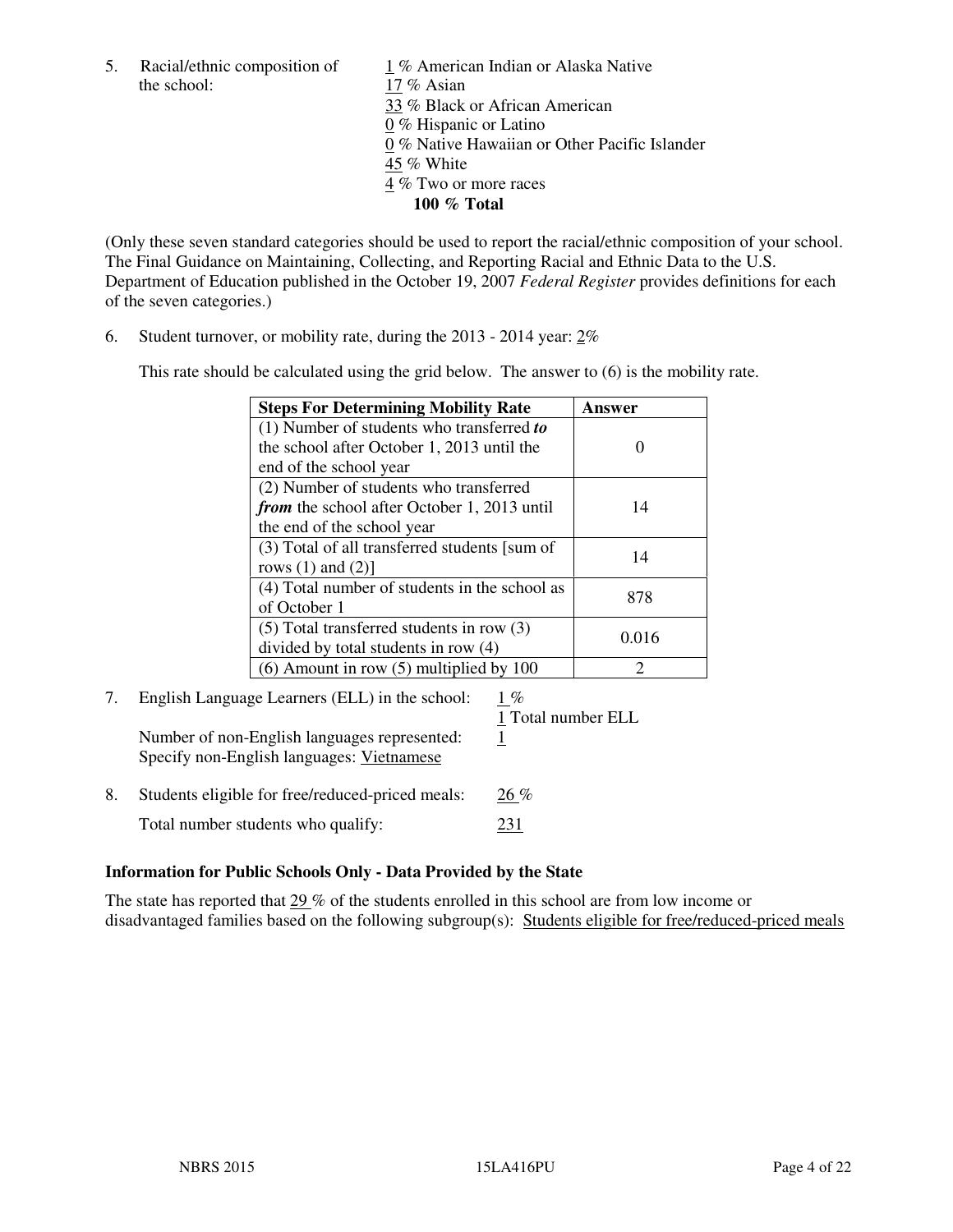28 Total number of students served

Indicate below the number of students with disabilities according to conditions designated in the Individuals with Disabilities Education Act. Do not add additional categories.

| 0 Autism                | 2 Orthopedic Impairment                      |
|-------------------------|----------------------------------------------|
| 0 Deafness              | 14 Other Health Impaired                     |
| 0 Deaf-Blindness        | $\underline{0}$ Specific Learning Disability |
| 5 Emotional Disturbance | 5 Speech or Language Impairment              |
| 1 Hearing Impairment    | 0 Traumatic Brain Injury                     |
| 0 Mental Retardation    | 1 Visual Impairment Including Blindness      |
| 0 Multiple Disabilities | 0 Developmentally Delayed                    |
|                         |                                              |

10. Use Full-Time Equivalents (FTEs), rounded to nearest whole numeral, to indicate the number of personnel in each of the categories below:

|                                       | <b>Number of Staff</b> |
|---------------------------------------|------------------------|
| Administrators                        |                        |
| Classroom teachers                    | 53                     |
| Resource teachers/specialists         |                        |
| e.g., reading, math, science, special |                        |
| education, enrichment, technology,    |                        |
| art, music, physical education, etc.  |                        |
| Paraprofessionals                     |                        |
| Student support personnel             |                        |
| e.g., guidance counselors, behavior   |                        |
| interventionists, mental/physical     |                        |
| health service providers,             | 20                     |
| psychologists, family engagement      |                        |
| liaisons, career/college attainment   |                        |
| coaches, etc.                         |                        |
|                                       |                        |

11. Average student-classroom teacher ratio, that is, the number of students in the school divided by the FTE of classroom teachers, e.g.,  $22:1 \quad 17:1$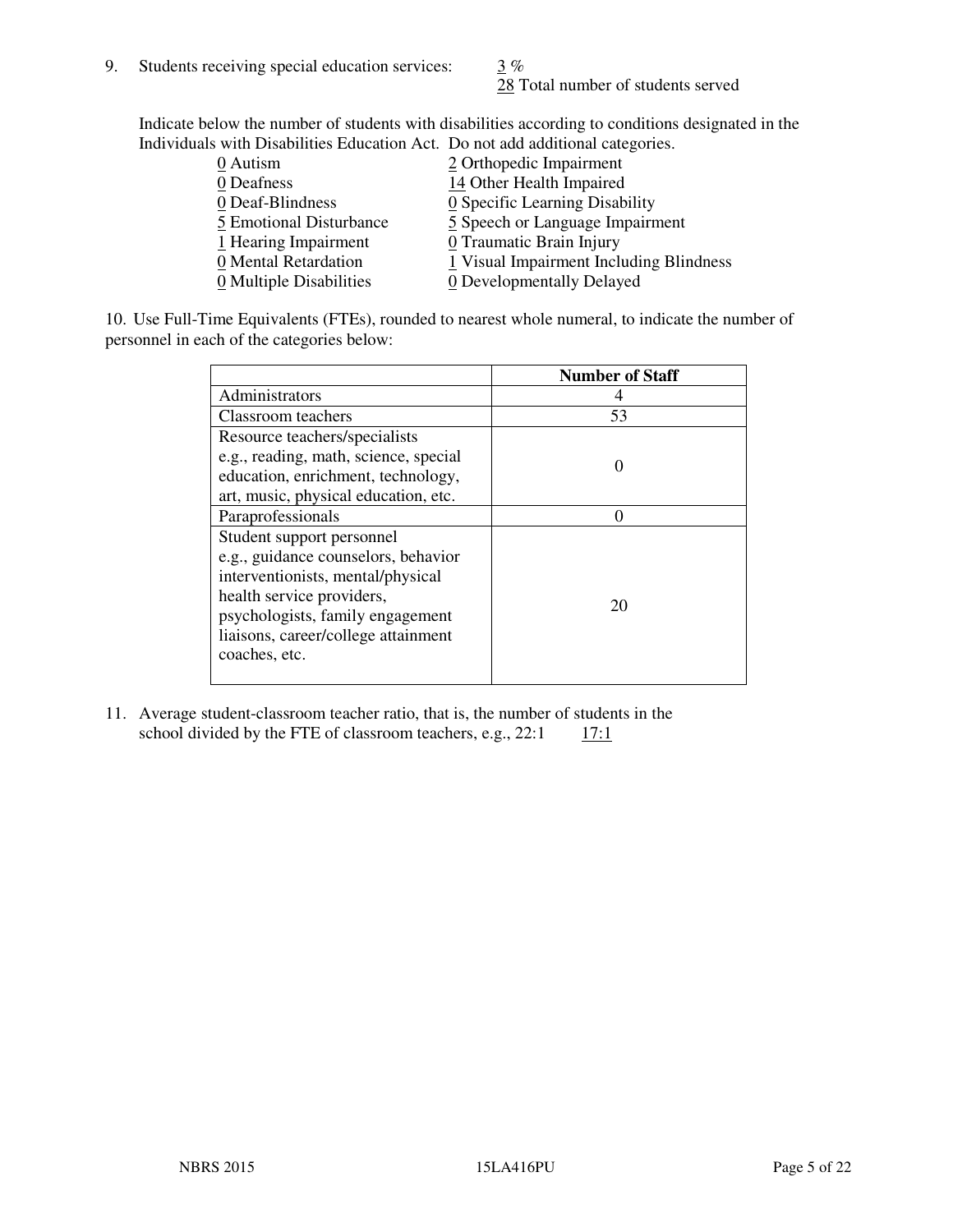12. Show daily student attendance rates. Only high schools need to supply yearly graduation rates.

| <b>Required Information</b> | 2013-2014 | 2012-2013 | 2011-2012 | 2010-2011 | 2009-2010 |
|-----------------------------|-----------|-----------|-----------|-----------|-----------|
| Daily student attendance    | 97%       | 96%       | 97%       | 96%       | 97%       |
| High school graduation rate | 99%       | 99%       | 99%       | $99\%$    | 99%       |

#### 13. **For schools ending in grade 12 (high schools)**

Show percentages to indicate the post-secondary status of students who graduated in Spring 2014

| <b>Post-Secondary Status</b>                  |       |
|-----------------------------------------------|-------|
| Graduating class size                         | 179   |
| Enrolled in a 4-year college or university    | 99%   |
| Enrolled in a community college               | $0\%$ |
| Enrolled in career/technical training program | $0\%$ |
| Found employment                              | $0\%$ |
| Joined the military or other public service   | $0\%$ |
| Other                                         | $1\%$ |

14. Indicate whether your school has previously received a National Blue Ribbon Schools award. Yes X No

If yes, select the year in which your school received the award. 2009

15. Please summarize your school mission in 25 words or less: The mission of Benjamin Franklin High School is to prepare students of high academic achievement to be successful in life.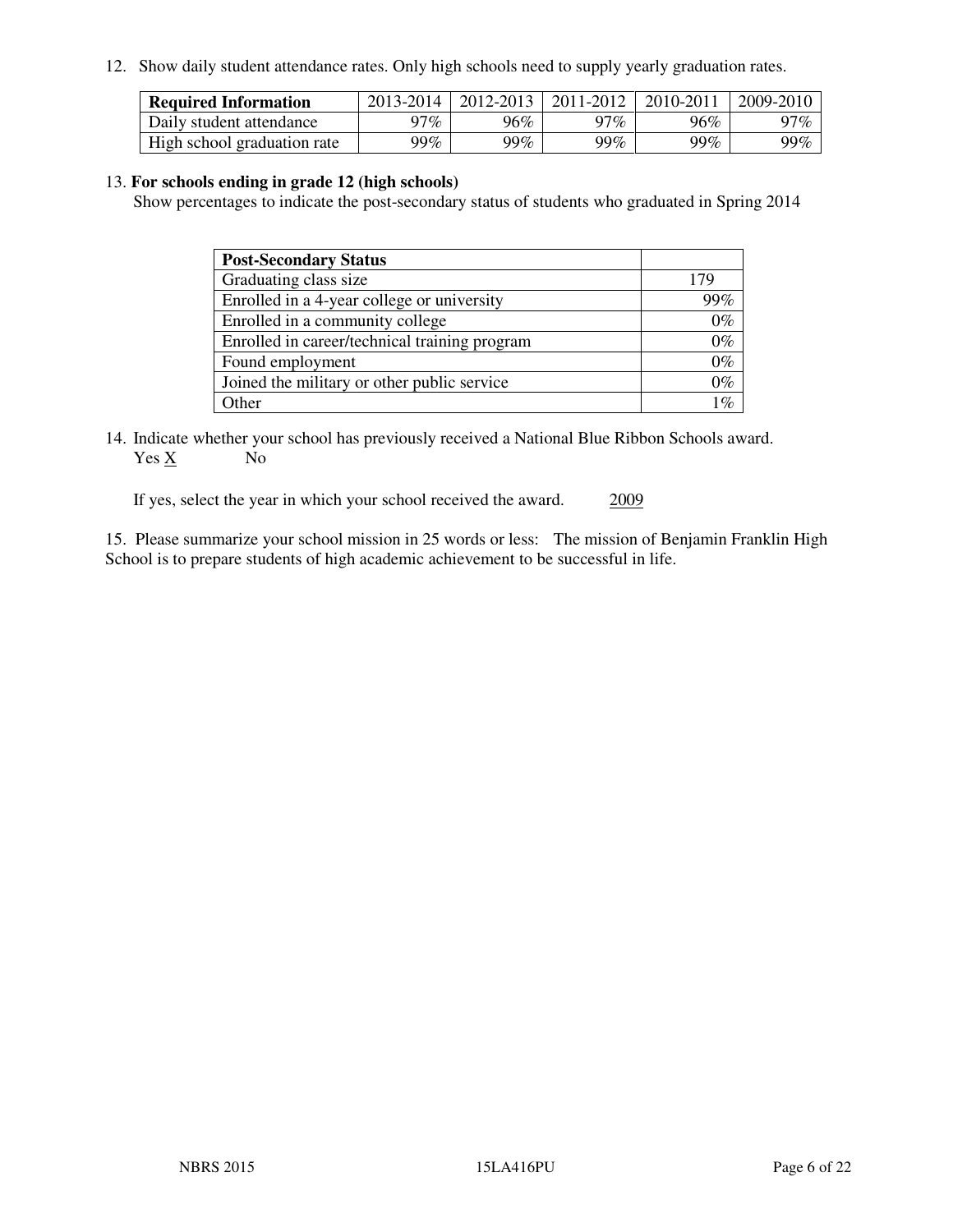# **PART III – SUMMARY**

Since 1957, Benjamin Franklin High School, a city-wide, public charter, coeducational, college preparatory school, has educated students of superior intellectual potential. Franklin fosters a tradition of excellence in all of its students, who go into the world fully prepared for life in higher education and beyond. More than 200 prestigious college and university representatives recruit our students each year, and 100% of them are accepted at universities throughout the country winning on average \$24,205,212.00 in scholarships.

Franklin is diverse racially, religiously, economically, and culturally. Franklin's diversity continues through its feeder schools: public, private, parochial, and home schools. All students who live within Orleans Parish (county), whose applications are received by a publicized deadline and who meet the academic criteria are offered placement. The academic criteria are measured via a matrix. There are 4 criteria used: grades and the national percentiles in reading, language, and math from the Iowa Achievement Test.

Compared to high schools across the nation, Franklin produces an outstanding number of National Merit Semi-Finalists, last year boasting 25 National Merit Semi-Finalists, 17 National Merit Finalists with 14 National Achievement Semi-Finalists, and 3 National Hispanic Scholars, 15 Commended Students and one special corporate scholarship finalist.

A spirit of excellence infuses all aspects of the school from academics to the arts and athletics. All students participate in the AP program—not only excelling in a particular subject area and not only the upper-class students. In 2014 over 69 Franklin ninth-graders took the Human Geography exam, with 81% scoring 3 or above. Most juniors and seniors take their core courses from the 23 college-level AP courses available at Franklin, and students test in 24 subject areas. The total number of AP tests taken has risen from 578 in 2009 to 821 in 2014. Despite Franklin's following College Board's philosophy to give all students access to college-level work while in high school, the percentage of students scoring 3 or higher on AP exams went from 71% in 2008 to 87.4% in 2014, and last year 172 students were named AP Scholars by the College Board.

Franklin's success stems from an extraordinary and diverse learning environment. The Franklin experience encourages expression in visual and media arts, vocal and instrumental music, and dramatic arts as well as involvement in an abundant array of extracurricular activities. Evidence of the expanding curriculum include a Media Arts program, increased partnership with NOCCA and UNO (dual enrollment classes), implementation Khan Academy, consistently acclaimed Gold Crown winning literary magazine: Riverbend Review. Franklin students are deeply committed to their school, their community, their world. Many of them have turned this commitment into action including raising money for Wounded Warriors, raising over \$16,000 for the St. Baldricks Foundation. Franklin's Green Society led our effort to make Franklin a greener school such as initiatives like Earth Love Week, a school-wide competition for recycling; an energy audit; and other energy savings which led to \$150,000 of in-kind donations to move the school toward reducing our carbon footprint.

Student successes are not limited to the classroom. Franklin fields 20 athletic teams with a record of 4 state champions and 3 state runner ups since 2009. More than 36% of our student body competes in a sports. The following teams have qualified for State Playoffs every year since 2009: Volleyball, boys and girls teams for Cross Country, swimming, soccer, track, tennis, golf. The girls' soccer team has been undefeated state champions for the past three years. The boys' soccer team was state champions last year and runners-up this year. Franklin teams have earned 13 district championships since 2009. We currently have over 60 clubs and organizations. Franklin students regularly receive local, state, and national recognition in Speech and Debate, Mu Alpha Theta (mathematics), science fair competitions, Academic Games, Mock Trial, Science Olympiad, Engineering Fair, Robotics, etc. as well as regional and state literary rallies. Student musicians collect "superior" ratings from the Louisiana Music Educators Association and drama students stage highquality plays. Through all of these athletic teams and organizations, Franklin students develop leadership skills, compete in local, state, and national competitions, and experience our Global Classroom Program traveling all over the world.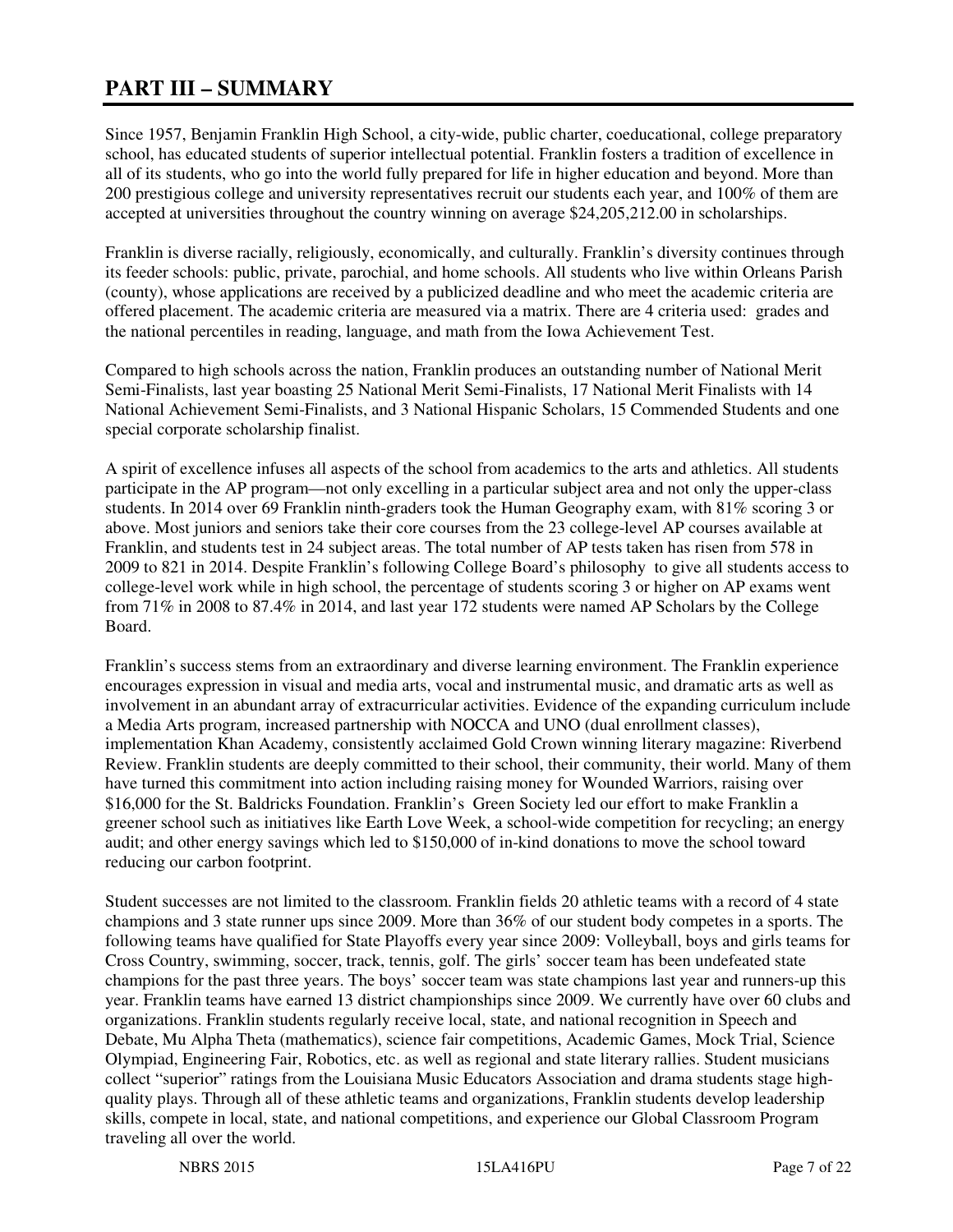Our increasingly active Franklin Alumni have collaborated with faculty/ staff, students and other donors to enhance the learning environment at Franklin, including the new 50th Class Reunion gifts. So far their collaborative efforts with staff, students and donors have added an entrance gate, improved the athletic fields, created movable art exhibit walls for student and alumni art exhibitions, planted a diversity garden of varied native plants to reflect our diversity, returned Franklin's International Festival to our campus. Franklin actively pursues collaborations with other schools in educational endeavors such as Green School Challenge, as well as opening its doors to other community organizations and schools needing meeting space they do not have.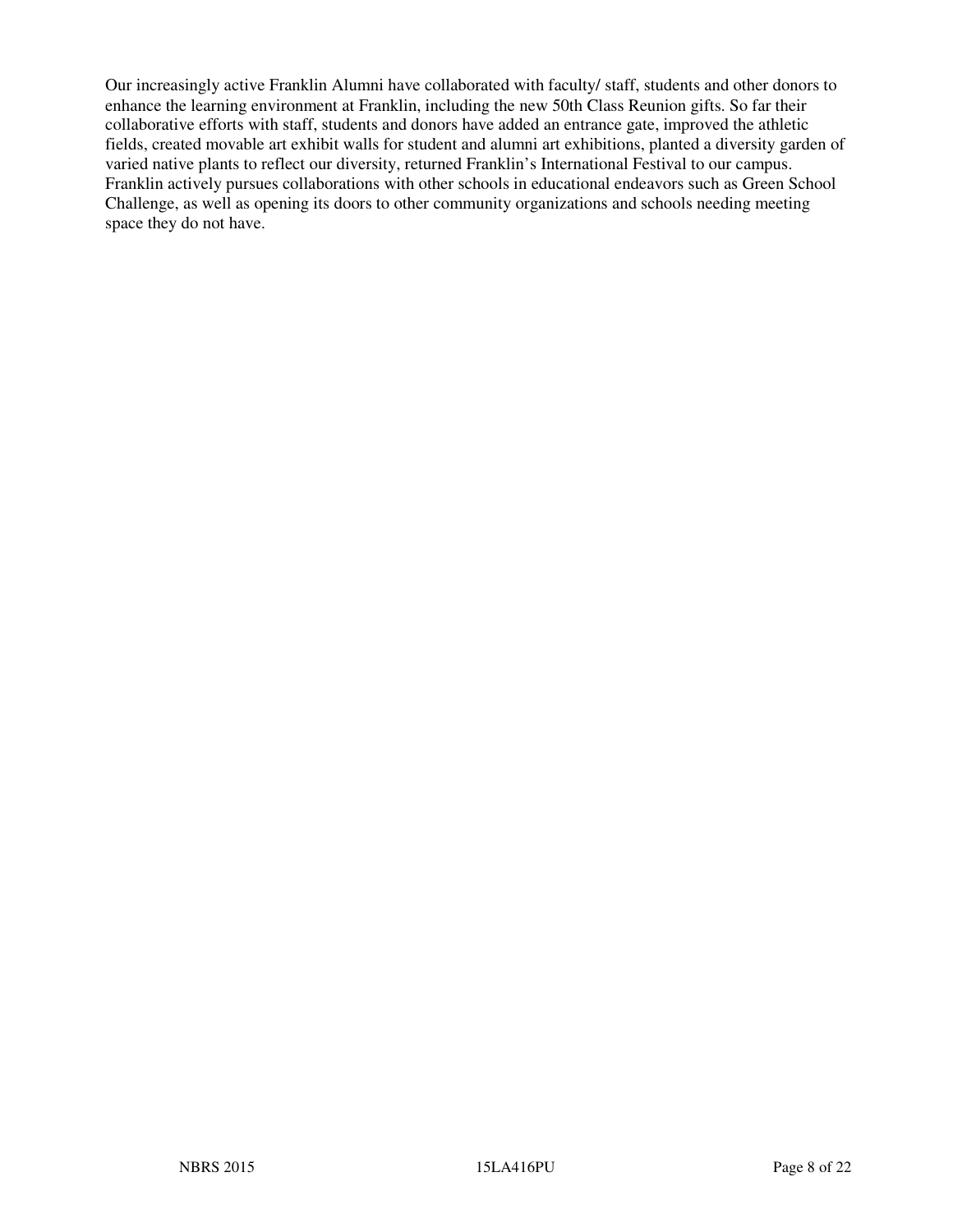# **1. Core Curriculum:**

The curriculum of Benjamin Franklin High School includes honors, gifted, and Advanced Placement courses. All students must successfully complete four year of English, science, mathematics and social studies, as well as three years of foreign language. Development of abstract reasoning and problem-solving skills are achieved through class discussion, technology-based activities, and performance and presentations, in addition to traditional teacher-centered instruction.

The English Department strives to create an appreciation of language through interaction with a variety of texts. All early course work is designed to prepare students for AP English Language and Composition as well as AP English Literature and Composition. Electives coursework in: Publications (Newspaper and Yearbook) and Creative Writing (Riverbend Review), our award winning literary publication, which also fosters interdepartmental collaboration with student's artists on graphic components of the magazine. The editorial staff participates annually in the Columbia Scholastic Press Association's convention in conjunction with the National Council of Teachers of English and the American Scholastic Press Association.

The Foreign Language Department offers four years of instruction in Chinese, French, German, Latin and Spanish. Courses develop listening, reading, writing and speaking skills, using a state of the art language lab. Students in Advanced Placement French, Latin, Spanish and German also study literature in its original language. Global Learning with travel to many parts of the world and student exchange programs are now options for all students. Three credits must be earned in foreign language, two of which must be in the same language.

The Mathematics Department curriculum enhances and develops computational proficiency, problemsolving techniques, critical-thinking skills, and a conceptual understanding of the language and science of mathematics. The program is enhanced through individualized instruction and technological tools such as: Graphing Calculators, the CBL, and computers. Additionally My Math Lab and Khan Academy have become integral components in the students' mathematics preparation. Additionally, a large percentage of pre-calculus students participate in the dual enrollment program with the University of New Orleans. Those students who exhaust our math curriculum continue their study of math with course work at the University.

The Science Department makes extensive use of laboratory facilities and state of the art technology. A bridge is built between the science and mathematics through statistical data analysis, computer applications, and quantitative explanations for natural phenomena. Recently, the science curriculum sequence was changed to physics, chemistry, biology, and science elective. Elective options include earth science honors, AP Biology, AP Chemistry, AP Environmental Science and AP Physics. Each student is required to design and execute an independent research project (IRP) by the end of the junior year that is independently assessed by university researchers. Armed with this original research, many students compete and succeed further the state, national, and even international science fairs.

Social Studies courses offer an array of AP opportunities where student gain a better understanding of themselves, their society, and the world in which they live. All social studies courses require research and writing and the use of primary source materials. Elective courses currently include AP Macro Economics, Psychology Honors, Sociology Honors, Twentieth Century History Honors, Russian History Honors, Greek and Roman History Honors, and AP Psychology. All students are encouraged to take the AP exam at the end of the course, including freshmen taking AP Human Geography.

Physical Education/Health includes activities in volleyball, basketball, golf, hockey, physical/motor fitness, cabbage ball, soccer and track and field. Level III and IV are for student athletes and include weight training in addition to practice in their individual sports. All students take health, a separate semester class which focuses on wellness through exercise, weight control, nutrition, cardio respiratory conditioning, basic physiology, stress control, and making healthy choices in and out of school.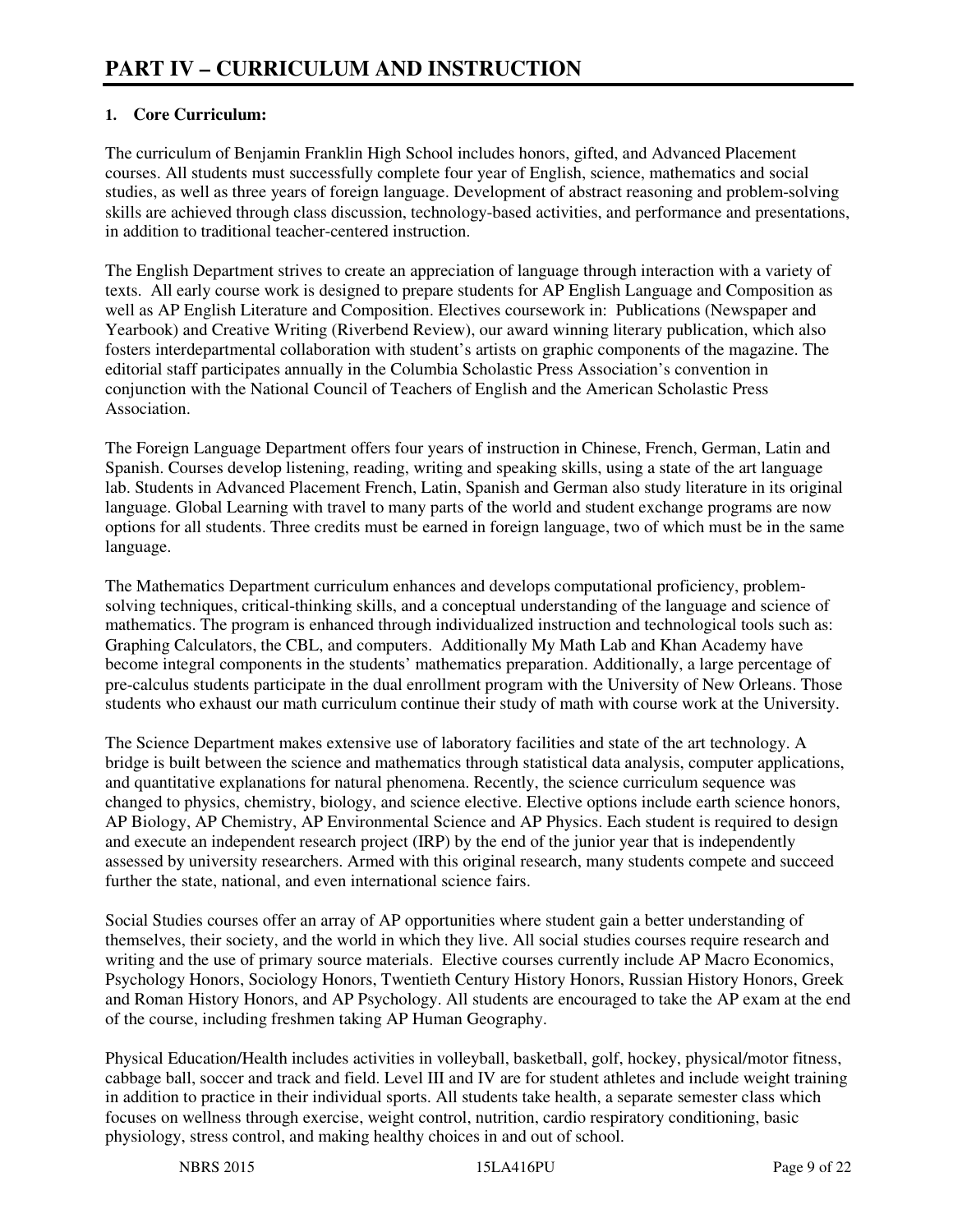The Arts engage the imagination, foster flexible ways of thinking, develop disciplined effort, build selfconfidence, and instill respect for other cultures. They enrich our students' lives through self-expression and the study of world art. One credit of fine arts is required for graduation, but many students pursue multiple years of the discipline. Choices include AP Art History, AP Studio Art, Talented in Art and Theatre, studio art, media arts (with a dual enrollment option) instrumental music (band and orchestra), AP Music Theory, and music in media.

# **2. Other Curriculum Areas:**

Physical Education/Health includes activities in volleyball, basketball, golf, hockey, physical/motor fitness, cabbage ball, soccer and track and field. Levels III and IV are for student athletes and include weight training in addition to practice in their individual sports. All students take health, a separate semester class which focuses on wellness through exercise, weight control, nutrition, cardio respiratory conditioning, basic physiology, stress control, and making healthy choices in and out of school.

The Arts engage the imagination, foster flexible ways of thinking, develop disciplined effort, build selfconfidence, and instill respect for other cultures. They enrich our students' lives through self-expression and study of world art. One credit of fine arts is required for graduation, but many students pursue multiple years of the discipline. Choices include AP Art History, AP Studio Art, Talented in Art and Theatre, studio art, media arts (with a dual enrollment option) instrumental music (band and orchestra), AP Music Theory, and music in media.

The school is working to update all technology available at the school site. Currently we have 1000 users, including 894 students and 75 staff members. Franklin has a rich wireless network and phone system controlled by Hunt Technologies. We additionally partner with a company named ICT to provide network support for our servers and switches. All teacher classrooms are equipped with an Elmo, LCD Projector, laptop, 2 desk tops PCs and a printer. There are two computer labs primarily equipped with desktop computers. Most classrooms have whiteboards with Active Inspire technology. Each student is allowed to register their devices on our independent network. We provide intra-office email and teacher/student website support via the educational platform entitled "ED-Line." Our technology department comprises three individuals who maintain our hardware- and software-related issues on campus. We also train seven student helpers to address basic troubleshooting out in the field as needed. We offer Computer Science I and AP Computer Science to all interested students. After-school enrichment in technology includes the computer science club, robotics club, and computer gaming club.

#### **3. Instructional Methods and Interventions:**

Benjamin Franklin High School aims to provide a variety of quality support systems for students. Based upon our belief that every student who enters the school can succeed and thrive, we aim to offer support systems accessible by all students. We provide 3 types of tutoring: teacher office hours, departmental tutoring, and peer tutoring. Additionally, Franklin's English department opened a writing lab this year. The writing lab provides a wonderful structure for students to mentor other students in writing for English classes, lab reports, personal statements, and research-based writing.

Our team of 3 counselors and 1 social worker is available to meet with students and families. These meetings address personal, social, family, and academic concerns. Students can meet regularly with an academic counselor to work on executive functioning skills such as time management, organization, study habits, and self-discipline. As a new intervention for freshmen, we offer supportive study halls. In a small group environment, students struggling to transition into Franklin are taught basic study habits, offered peer and teacher tutoring, and have access to a teacher and counselor for regular academic monitoring.

Another new initiative is the Gateway program. Gateway is an outreach program using the Khan Academy approach, targeting low SES students in the 8th grade at surrounding middle schools. Designed as early intervention, Gateway is a blended learning program hosted on Saturday mornings. Franklin teachers offer student support aimed at preparing the students for a rigorous high school math curriculum. As an offshoot of this program, Franklin students also tutor these 8th grade students after school in a virtual environment.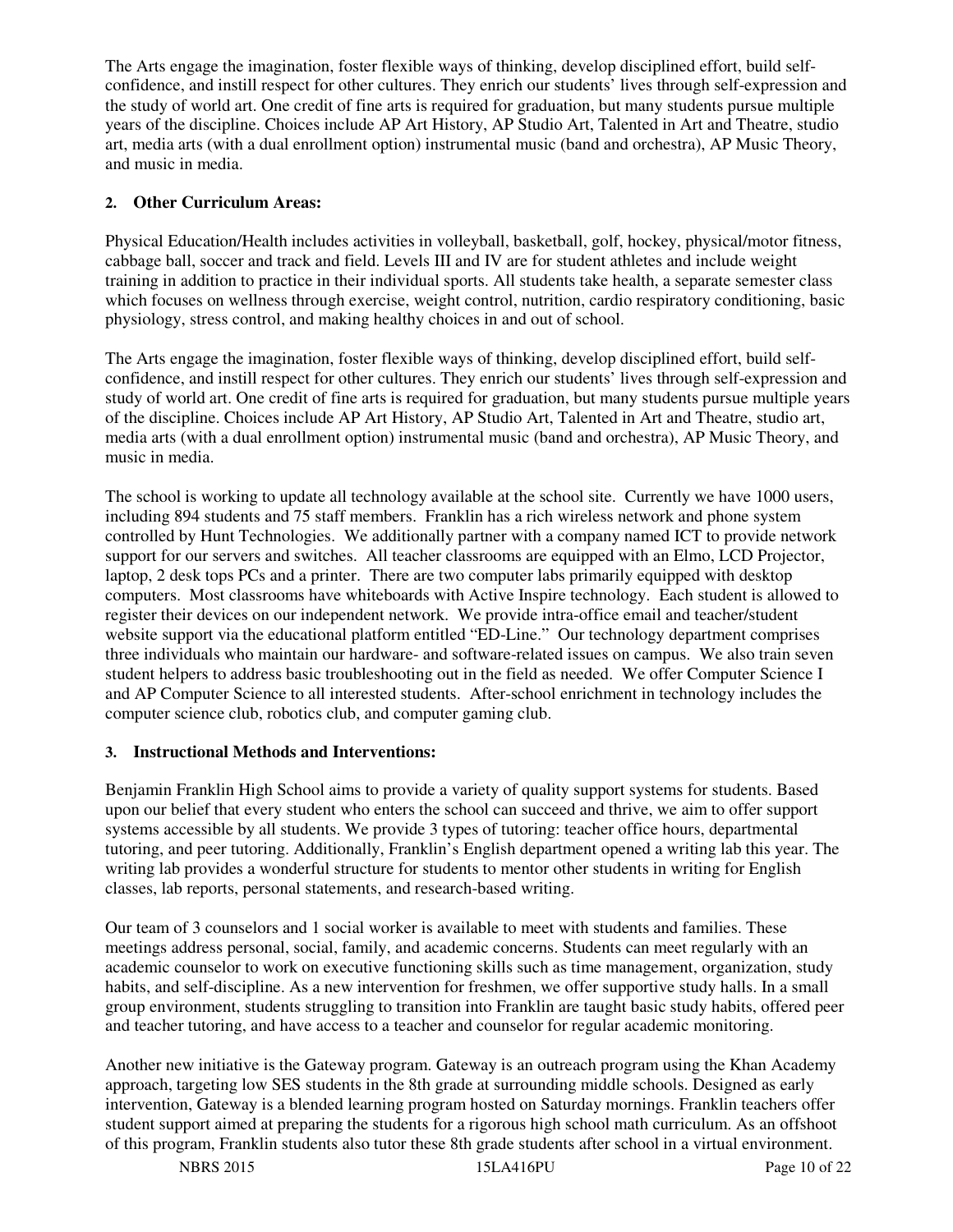#### **1. Assessment Results Narrative Summary:**

The assessment data demonstrate continual growth in student performance on End of Course testing over the last five years. 100% of our students pass the required tests; therefore, we as a school focus on raising the percentage of students scoring in the highest category. The percentage of students scoring excellent has increased steadily over the last five years. The school has used data tracking test software to empower every teacher to get real time data on student performance on state standards that align with the tests.The EOC test system is a computer-based three hour exam that assesses student improvement based on state standards. In order to administer these exams in now six different subjects without losing instructional time in other classes, we have divided the exam over two days. Our data analysis reveals that some of the variance in the performance data may be due in part to administrative logistics related to finding the best juncture for dividing the test to ensure students perform their best.

No subgroup has more than a 10% achievement gap but as we examine our results we do see economically disadvantaged students performing consistently lower than the average for the school. This data trend correlates to data trends found in other school performance indicators. Rather than just accept the reality that this sub-group typically underperforms at public schools, we have consciously addressed closing the gap over the last three years. In the 2012-13 we started small group interventions embedded into 9th grade study halls. The first year we followed a curriculum mainly focused on teaching study skills and executive function skills. However, in our evaluation of this program at the end of the first year, student and teacher feedback prompted a shift to a new program, Mind Sets based on research that establishes a correlation between achievement and a student's mindset. Teaching a growth mindset instead of fixed ability creates motivation and productivity. A teacher small learning group this year has continued to reform the targeted assistance program at the school based on the Mind Sets research.

#### **2. Assessment for Instruction and Learning and Sharing Assessment Results:**

Ben Franklin high school stakeholders have a multitude of student performance indicators. The school issues grades reports every four weeks with constant live-time grade book access for parents and students. Regular grade reports are sent home and participation in extra curricular activities is limited to students passing all classes with an average above a 2.0 weighted. We utilize Naviance to track student performance on national exams. School course grades and national normalized exams are tracked by teachers, counselors and students.

Teachers use several different programs to track student progress through the curriculum. USA Test Prep is used as a data tracker and test preparation tool. The math department uses

The school improvement team meets quarterly to shape and adjust classroom activities to maximize student growth and performance.

AP data analysis, teacher study group, workshops are all part of the analysis process.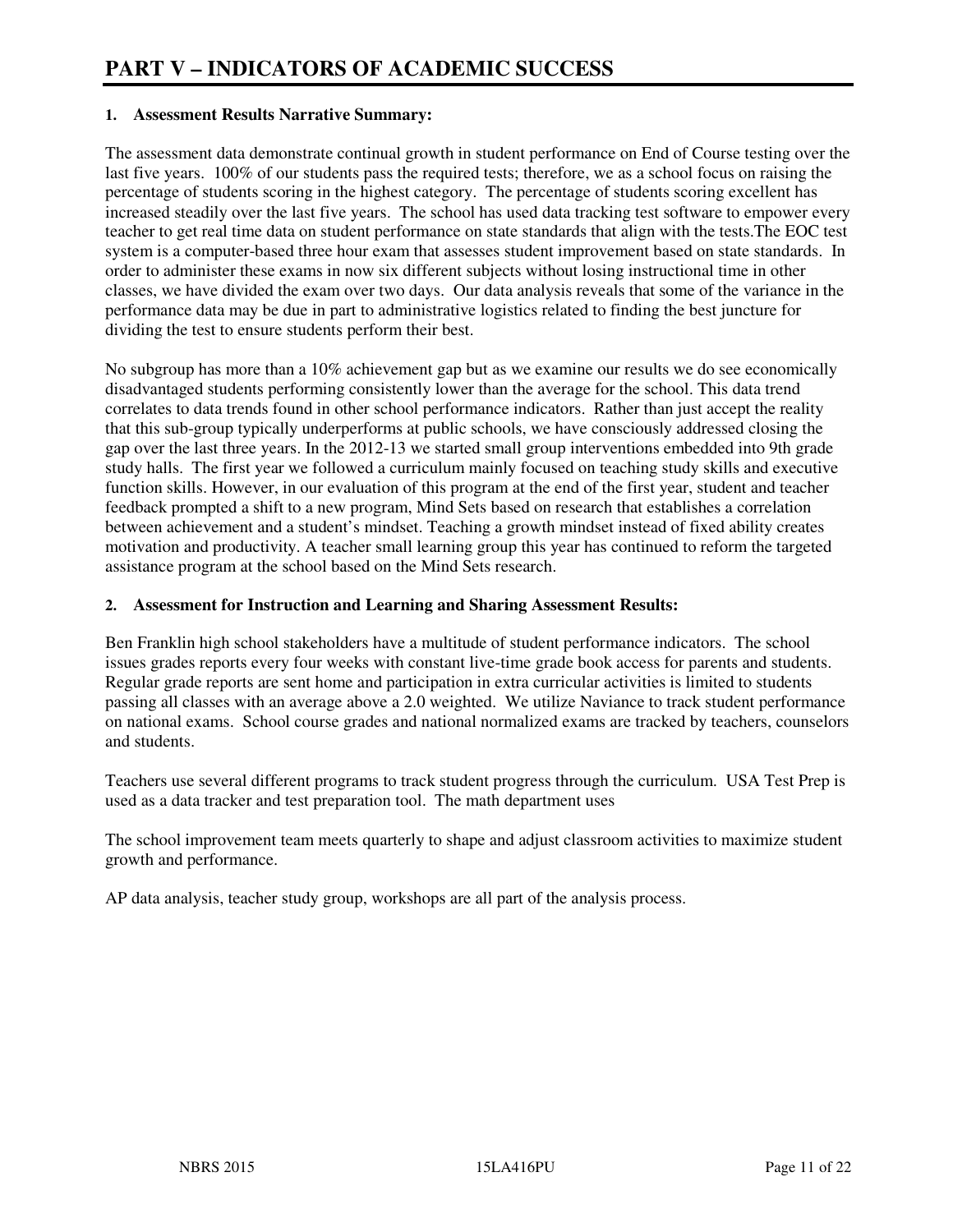# **1. School Climate/Culture**

Preparing students of high academic achievement to be successful in life is at the core of how Franklin engages and motivates students. What unites the diverse Franklin teachers, the "keepers of Franklin's culture of rigor," is their shared goal of launching students successfully. The best example of this success is how many students often "catch" the passion and enthusiasm of their teachers. Teachers are supported at the school by tuition reimbursement for pursuing advanced degrees and by stipends for workshops so teachers can upgrade their knowledge and skill set for engaging students effectively. Franklin teachers are not just skilled communicators of their content; they strive to engage students every day in higher level thinking skills such as analysis, application, and evaluation as seen through their lab experiments, simulations, debates, Socratic seminars, project-based learning, media arts, etc.

Franklin fosters student social growth by encouraging them to develop clubs or interest groups, the result of which is more than 60 clubs/activities, most of which were started by a student's dream or passion. Students are encouraged to reinforce their learning through academic competitions (Mu Alpha Theta, Speech and Debate, Robotics, Science Fair, Science Olympiad, Academic Games, Mock Trial, etc.) as well as creative endeavors in the arts. To foster social and emotional growth, Franklin has a "no-cut" policy in athletics; so all interested students can play and learn team work. Our Peer Assistance Team students meet regularly to tutor students, and plan events like Red Ribbon Week, their annual anti-drug initiative. Our Big Brother/ Big Sister Program fosters positive relationships between seniors and freshmen. We celebrate diversity through varying clubs and activities including every February alternating Black Culture Club presentations with Asian-Pacific Cultural performances. In our efforts to create a safer emotional environment for our students we have adopted the "Safe Space" Program, the Olweus Anti-Bullying Program, and the "Day of Silence" program to celebrate all genders.

Our school supports the academic success of all students through programs such as Franklin Prep, an academic summer camp of "rigorous fun" for all incoming students to facilitate their making a successful transition to high school; our Writing Center is led by trained student consultants who serve as reflective listeners for students seeking to improve their writing. Our tutoring programs reach out to students in a variety of ways: teacher and peer tutoring every day, 9th grade study skills study halls, and regular Saturday teacher-led tutoring.

# **2. Engaging Families and Community**

Franklin engages families before they enter the school through a program called Falcon Prep Day. It is when parents and students learn about our curriculum, support services, and extracurricular activities. All members of the Franklin Community help conduct the program. Students also attend our Franklin Prep Program for two weeks in the summer. New students get to experience some of what Franklin is like on a daily basis. They are encouraged to be problem solvers through science experiments, group activities and service projects. This bonding experience allows new students to feel part of the "Franklin Family" on the first day.

Franklin began an initiative of outreach to Vietnamese and Spanish speaking communities by hiring individuals from those communities to help make sure parents receive clear communications about their child's progress and school events.

The fact that Franklin is located on the University of New Orleans campus allows our students access to their library for research. UNO faculty team teach classes at Franklin. Also, Tulane University students tutor Franklin students. Student research has improved.

We have an outreach program with the Urban League that helps them provide information to the African American Community on educational opportunities.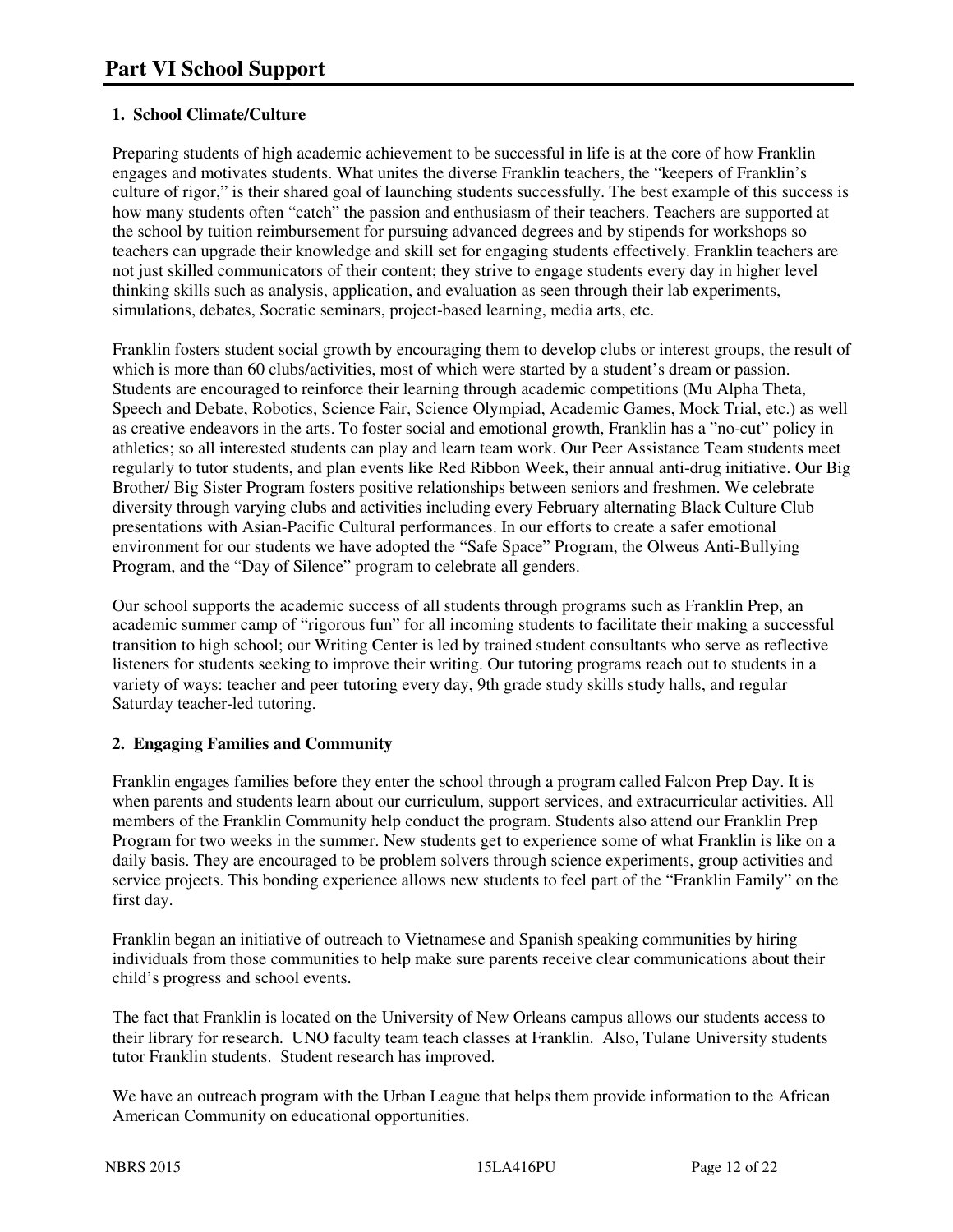Franklin has promoted the Khan Academy Program to our students and members of the larger community by instituting the Gateway Math Program for eighth graders. This has resulted in higher achievement.

Franklin began a Green Initiative called Green Build. Through student research Franklin became more environmentally friendly. Electricity and paper use were analyzed by our students which resulted in changes to school practices. Water fountains were changed to allow reusable bottles. St. Gobain, Sloan and Lowe's provided Franklin with grants and materials through this initiative, which resulted in some classroom windows becoming energy efficient, ecofriendly restrooms, and reduced water usage. Franklin is the Louisiana High School Green Build School of the year. We expanded our initiative into a communitywide recycling program.

Teachers promote service learning through our Youth Rebuilding New Orleans Program, Key Club, Interact Club, Schoolyard Vegetable Garden, and Columbia University's Disaster Relief initiative. Each of these programs involves students interacting with community members to help with anything from building homes, tutoring or growing community food.

Finally, our Peer Assistance Program allows peers to help fellow students with issues they encounter. The PAT provides outreach with programs on alcohol abuse and texting while driving.

#### **3. Professional Development**

The BFHS Professional Development Program has had a common theme for the past 5 years "Educators working to help students achieve at ever-higher levels." The professional development sessions (over 93 hours from 2011 to 2015) have had a substantial impact on the capacity of teachers to teach and student learning in all areas of the curriculum. The program has evolved around the following progression of training sessions starting in 2011 and continuing to 2015: The teachers established an instructional curriculum map for each course that addresses each class lesson, resulting in the completion of a conceptual curriculum. The administration continued to provide training and feedback concerning the proper use of the higher level components of Bloom's Taxonomy during in-class lectures/discussions and on all student assessments. This included training to improve the use of Essential Classroom Questioning Techniques in every classroom. The entire faculty in each learning area worked in vertical and horizontal teams to explore interdisciplinary options to enhance instruction and student leaning. Training moved forward to "Student Centered Classrooms" and extensive training on Bullying/Harassment which involved all teachers and our students.

The professional development training has reached a point where in 2014-15 teachers formed their own "Faculty Study Groups" which included: Mind Set Research Study Group, Digital Learning Study Group, Expanding the Research Project (IRP) Study Group, AP Exam Participation Study Group, Edline Parent/Student Communications Capacity Study Group as well as ELA/SS Horizontal Curriculum Integration Study Group and Math/Science Horizontal Curriculum Integration Study. These study groups made their reports and recommendations to the faculty on March 3, 2015. We believe that teachers not unlike students, are most motivated when they take ownership over the direction of their own learning and have seen increased devotion to significant change while empowering teachers. In addition, all new teachers each year have chosen a veteran teacher from their department to serve as a mentor for the school year which allows them to understand the learning culture of excellence at BFHS.

The effect on student achievement can be observed on the steady growth of the AP College Board Advanced Placement scores, student scores on the State of Louisiana (EOC) End of Course testing scores and the continued high scores the teachers are receiving on the State of Louisiana COMPASS Teacher Evaluation Instrument.

#### **4. School Leadership**

Benjamin Franklin High School operates under a distributive leadership model, where Faculty, staff and parents are actively engaged in the life of the school. The Leadership Council, for example, meets bi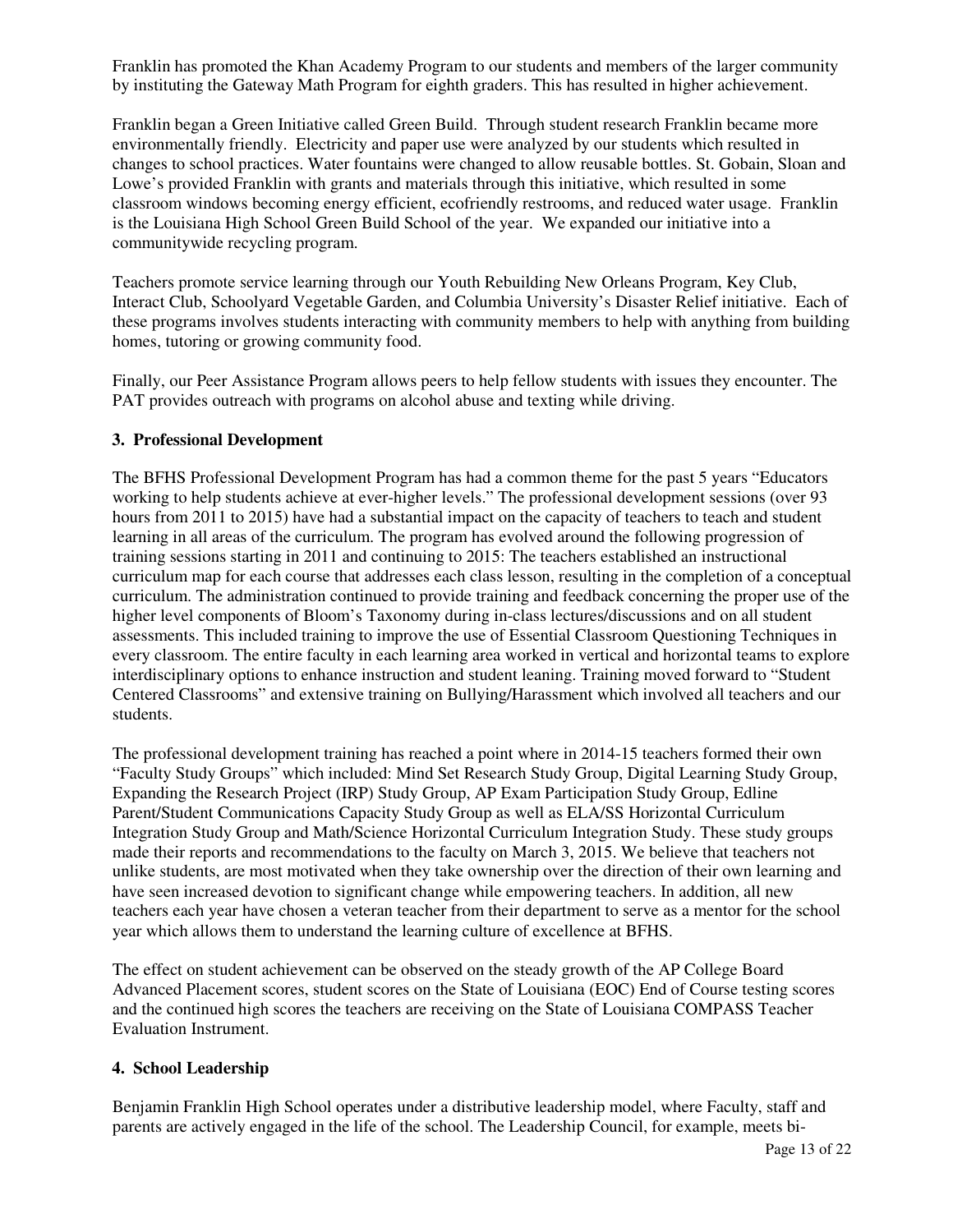weekly and is composed of Department Chairs, teachers and Administrators. This group has the responsibility of guiding the academic inter-workings of the school, which range from curricular sequencing, assessments, disaggregation of data, scheduling, policy interpretation and the maintenance of a vibrant school culture.

The Administrative Council is another group that meets monthly and whose foci include the smooth management and functioning of the school, calendar organization, community and parent involvement as well as general operations that support instruction. This body is composed mostly of, but not limited to, non-teaching staff who have high contact with parents, students, faculty and the general community.

As a charter school, we are governed by an independent board which consists of a President, Secretary/Treasurer, and 11 members who are elected using a matrix format which identifies and matches their talents with the needs of the school. The board has five subcommittees: Finance, Audit, Facilities, Development, and Nominating. The Principal/CEO, faculty/staff, parents, alumni and community members also populate these committees.

The Principal/CEO is responsible for planning, organizing, and implementing all activities and reports to the Board President. There are three Assistant Principals, a Chief Financial Officer, Director of Development, and Director of Admissions who report directly to the Principal/CEO. The Academic Assistant Principal is responsible for the academic program, data management and scheduling; the Assistant Principal of Operations focuses on student management and the physical maintenance of the facility as well as extra-curricular activities; the Advanced Placement Assistant Principal focuses on the development and enrichment of our Advanced Placement program as well as teacher supervision and professional development; the Chief Financial Officer oversees the fiscal health of the school; the Director of Development is responsible for parent and alumni giving programs as well as soliciting foundations and corporations for external support. The Director of Admissions promotes the school to the community and ensures that all state, federal, and local guidelines are followed throughout the admissions process.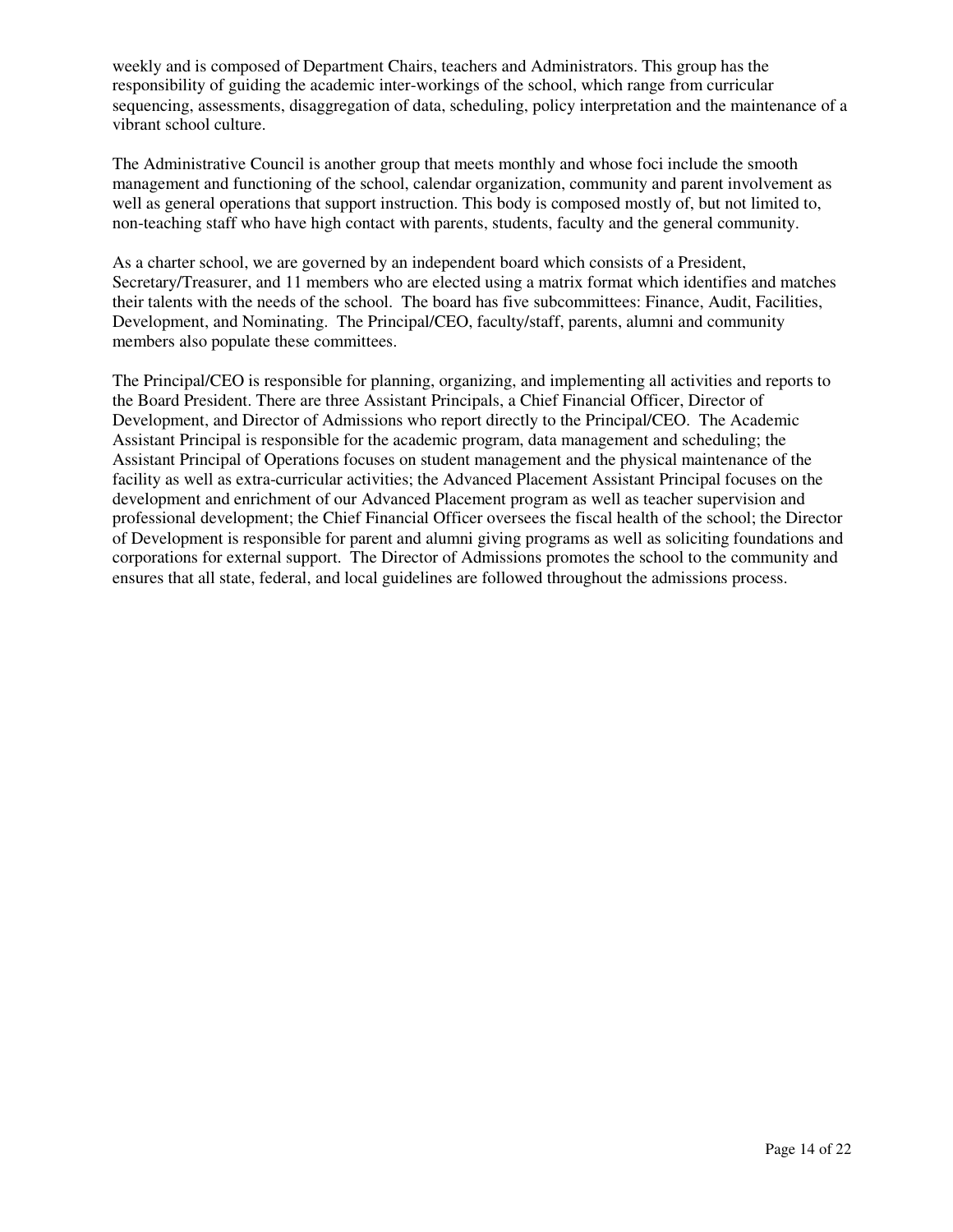| <b>Subject: Math</b>                  | <b>Test: Geometry EOC</b>            |
|---------------------------------------|--------------------------------------|
| <b>All Students Tested/Grade: 10</b>  | <b>Edition/Publication Year: N/A</b> |
| <b>Publisher:</b> LA Department of LA |                                      |

# **STATE CRITERION--REFERENCED TESTS**

| School Year                      | 2013-2014 | 2012-2013      | 2011-2012      | 2010-2011      | 2009-2010      |
|----------------------------------|-----------|----------------|----------------|----------------|----------------|
| Testing month                    | May       | May            | May            | May            | May            |
| <b>SCHOOL SCORES*</b>            |           |                |                |                |                |
| <b>Basic and Above</b>           | 100       | 100            | 100            | 100            | 99             |
| Mastery and Above                | 87        | 85             | 84             | 83             | 72             |
| Number of students tested        | 223       | 237            | 161            | 164            | 141            |
| Percent of total students tested | 25        | 30             | 22             | 25             | 23             |
| Number of students tested with   |           |                |                |                |                |
| alternative assessment           |           |                |                |                |                |
| % of students tested with        | $\theta$  | $\overline{0}$ | $\overline{0}$ | $\overline{0}$ | $\overline{0}$ |
| alternative assessment           |           |                |                |                |                |
| <b>SUBGROUP SCORES</b>           |           |                |                |                |                |
| 1. Free and Reduced-Price        |           |                |                |                |                |
| Meals/Socio-Economic/            |           |                |                |                |                |
| <b>Disadvantaged Students</b>    |           |                |                |                |                |
| <b>Basic and Above</b>           | 100       | 100            | 100            | 100            | 97             |
| Mastery and Above                | 79        | 80             | 72             | 75             | 72             |
| Number of students tested        | 67        | 91             | 36             | 52             | 39             |
| 2. Students receiving Special    |           |                |                |                |                |
| <b>Education</b>                 |           |                |                |                |                |
| <b>Basic and Above</b>           |           |                |                |                |                |
| Mastery and Above                |           |                |                |                |                |
| Number of students tested        |           |                |                |                |                |
| 3. English Language Learner      |           |                |                |                |                |
| <b>Students</b>                  |           |                |                |                |                |
| <b>Basic and Above</b>           |           |                |                |                |                |
| Mastery and Above                |           |                |                |                |                |
| Number of students tested        |           |                |                |                |                |
| 4. Hispanic or Latino            |           |                |                |                |                |
| <b>Students</b>                  |           |                |                |                |                |
| <b>Basic and Above</b>           |           |                |                |                |                |
| Mastery and Above                |           |                |                |                |                |
| Number of students tested        |           |                |                |                |                |
| 5. African- American             |           |                |                |                |                |
| <b>Students</b>                  |           |                |                |                |                |
| <b>Basic and Above</b>           | 100       | 100            | 100            | 100            | 100            |
| Mastery and Above                | 79        | 69             | 77             | 75             | 67             |
| Number of students tested        | 78        | 78             | 39             | 48             | 42             |
| <b>6. Asian Students</b>         |           |                |                |                |                |
| <b>Basic and Above</b>           | 100       | 100            | 100            | 100            | 100            |
| Mastery and Above                | 85        | 91             | 93             | 89             | 78             |
| Number of students tested        | 39        | 44             | 27             | 28             | 40             |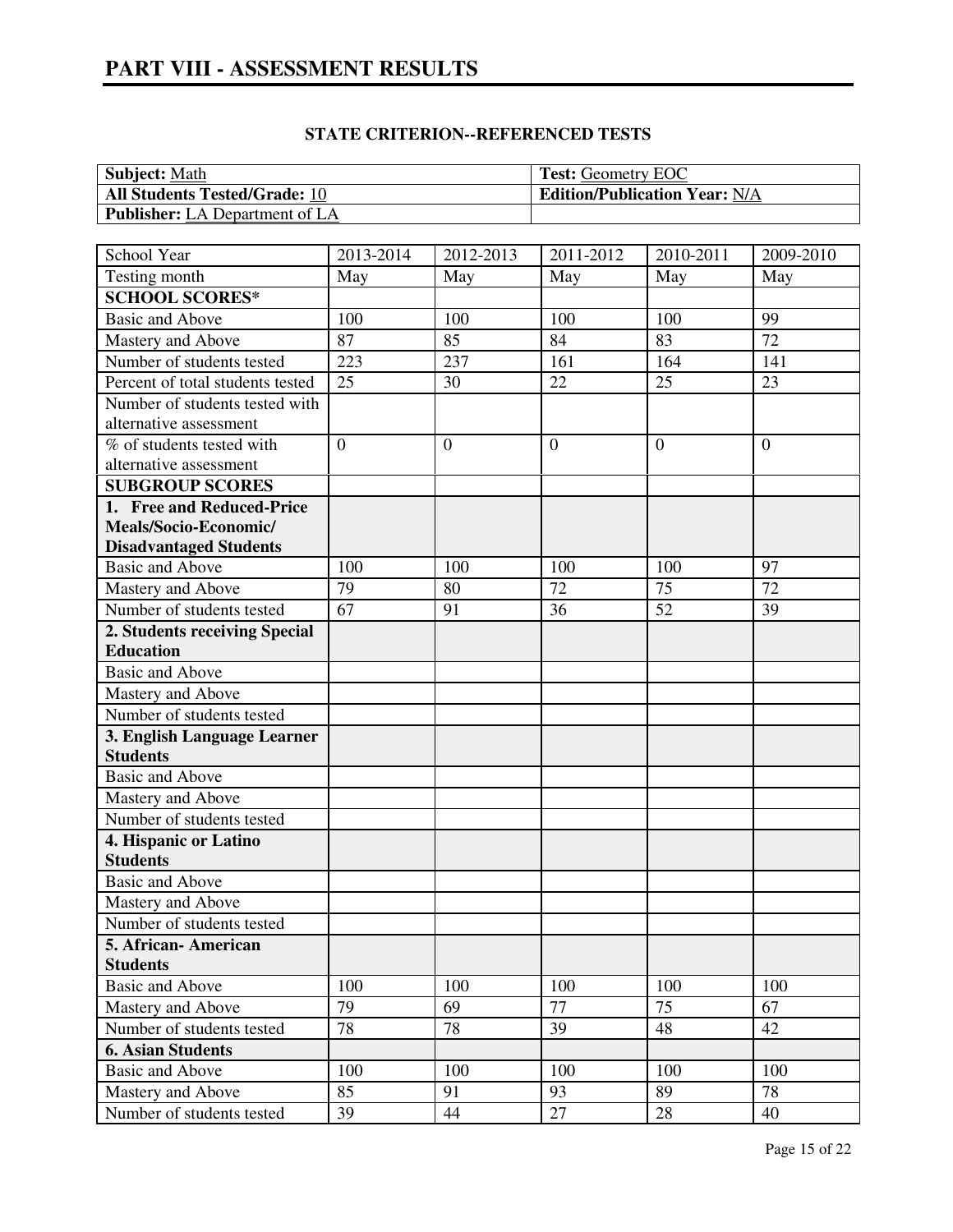| School Year                      | 2013-2014 | 2012-2013 | 2011-2012 | 2010-2011 | 2009-2010       |
|----------------------------------|-----------|-----------|-----------|-----------|-----------------|
| 7. American Indian or            |           |           |           |           |                 |
| <b>Alaska Native Students</b>    |           |           |           |           |                 |
| <b>Basic and Above</b>           |           |           |           |           |                 |
| Mastery and Above                |           |           |           |           |                 |
| Number of students tested        |           |           |           |           |                 |
| 8. Native Hawaiian or other      |           |           |           |           |                 |
| <b>Pacific Islander Students</b> |           |           |           |           |                 |
| <b>Basic and Above</b>           |           |           |           |           |                 |
| Mastery and Above                |           |           |           |           |                 |
| Number of students tested        |           |           |           |           |                 |
| 9. White Students                |           |           |           |           |                 |
| <b>Basic and Above</b>           | 100       | 100       | 100       | 100       | 98              |
| Mastery and Above                | 95        | 94        | 84        | 88        | $\overline{75}$ |
| Number of students tested        | 88        | 86        | 80        | 75        | 57              |
| 10. Two or More Races            |           |           |           |           |                 |
| identified Students              |           |           |           |           |                 |
| <b>Basic and Above</b>           |           |           |           |           |                 |
| Mastery and Above                |           |           |           |           |                 |
| Number of students tested        |           |           |           |           |                 |
| 11. Other 1: Other 1             |           |           |           |           |                 |
| <b>Basic and Above</b>           |           |           |           |           |                 |
| Mastery and Above                |           |           |           |           |                 |
| Number of students tested        |           |           |           |           |                 |
| 12. Other 2: Other 2             |           |           |           |           |                 |
| <b>Basic and Above</b>           |           |           |           |           |                 |
| Mastery and Above                |           |           |           |           |                 |
| Number of students tested        |           |           |           |           |                 |
| 13. Other 3: Other 3             |           |           |           |           |                 |
| <b>Basic and Above</b>           |           |           |           |           |                 |
| Mastery and Above                |           |           |           |           |                 |
| Number of students tested        |           |           |           |           |                 |

**NOTES:** EOC tests are linked to courses not grades and this data represents some 9th and some 10th grade students. Excellent=mastery Excellent, good, fair= basic and above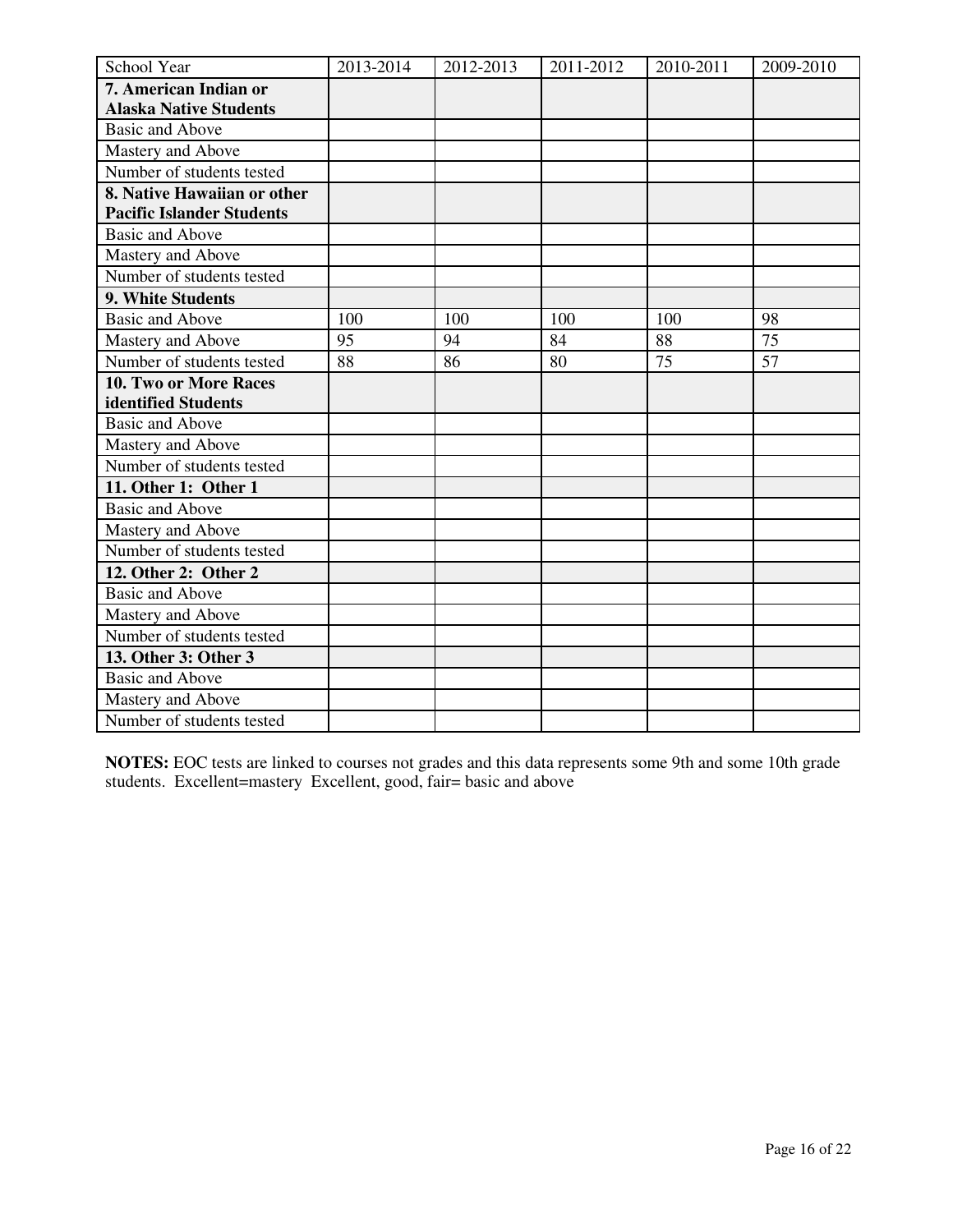# **STATE CRITERION--REFERENCED TESTS**

| <b>Subject:</b> Math                         | <b>Test:</b> End of Course Test Algebra I |
|----------------------------------------------|-------------------------------------------|
| <b>All Students Tested/Grade: 9</b>          | <b>Edition/Publication Year: N/A</b>      |
| <b>Publisher:</b> LA Department of Education |                                           |

| School Year                      | 2013-2014      | 2012-2013    | 2011-2012      | 2010-2011 | 2009-2010      |
|----------------------------------|----------------|--------------|----------------|-----------|----------------|
| Testing month                    | May            | May          | May            | May       | May            |
| <b>SCHOOL SCORES*</b>            |                |              |                |           |                |
| <b>Basic and Above</b>           | 100            | 100          | 100            | 100       | 100            |
| Mastery and Above                | 83             | 61           | 79             | 71        | 41             |
| Number of students tested        | 115            | 109          | 110            | 87        | 80             |
| Percent of total students tested | 13             | 14           | 15             | 15        | 14             |
| Number of students tested with   |                |              |                |           |                |
| alternative assessment           |                |              |                |           |                |
| % of students tested with        | $\overline{0}$ | $\mathbf{0}$ | $\overline{0}$ | $\theta$  | $\overline{0}$ |
| alternative assessment           |                |              |                |           |                |
| <b>SUBGROUP SCORES</b>           |                |              |                |           |                |
| 1. Free and Reduced-Price        |                |              |                |           |                |
| Meals/Socio-Economic/            |                |              |                |           |                |
| <b>Disadvantaged Students</b>    |                |              |                |           |                |
| <b>Basic and Above</b>           | 100            | 100          | 100            | 100       | 100            |
| Mastery and Above                | 81             | 58           | 75             | 68        | 43             |
| Number of students tested        | 53             | 48           | 53             | 34        | 40             |
| 2. Students receiving Special    |                |              |                |           |                |
| <b>Education</b>                 |                |              |                |           |                |
| <b>Basic and Above</b>           |                |              |                |           |                |
| Mastery and Above                |                |              |                |           |                |
| Number of students tested        |                |              |                |           |                |
| 3. English Language Learner      |                |              |                |           |                |
| <b>Students</b>                  |                |              |                |           |                |
| <b>Basic and Above</b>           |                |              |                |           |                |
| Mastery and Above                |                |              |                |           |                |
| Number of students tested        |                |              |                |           |                |
| 4. Hispanic or Latino            |                |              |                |           |                |
| <b>Students</b>                  |                |              |                |           |                |
| <b>Basic and Above</b>           |                |              |                |           |                |
| Mastery and Above                |                |              |                |           |                |
| Number of students tested        |                |              |                |           |                |
| 5. African- American             |                |              |                |           |                |
| <b>Students</b>                  |                |              |                |           |                |
| <b>Basic and Above</b>           | 100            | 100          | 100            | 100       | 100            |
| Mastery and Above                | 80             | 60           | 73             | 66        | 31             |
| Number of students tested        | 61             | 52           | 40             | 32        | 35             |
| <b>6. Asian Students</b>         |                |              |                |           |                |
| <b>Basic and Above</b>           | 100            | 100          | 100            | 100       | 100            |
| Mastery and Above                | 81             | 80           | 91             | 86        | 53             |
| Number of students tested        | 21             | 20           | 32             | 21        | 19             |
| 7. American Indian or            |                |              |                |           |                |
| <b>Alaska Native Students</b>    |                |              |                |           |                |
| Basic and Above                  |                |              |                |           |                |
| Mastery and Above                |                |              |                |           |                |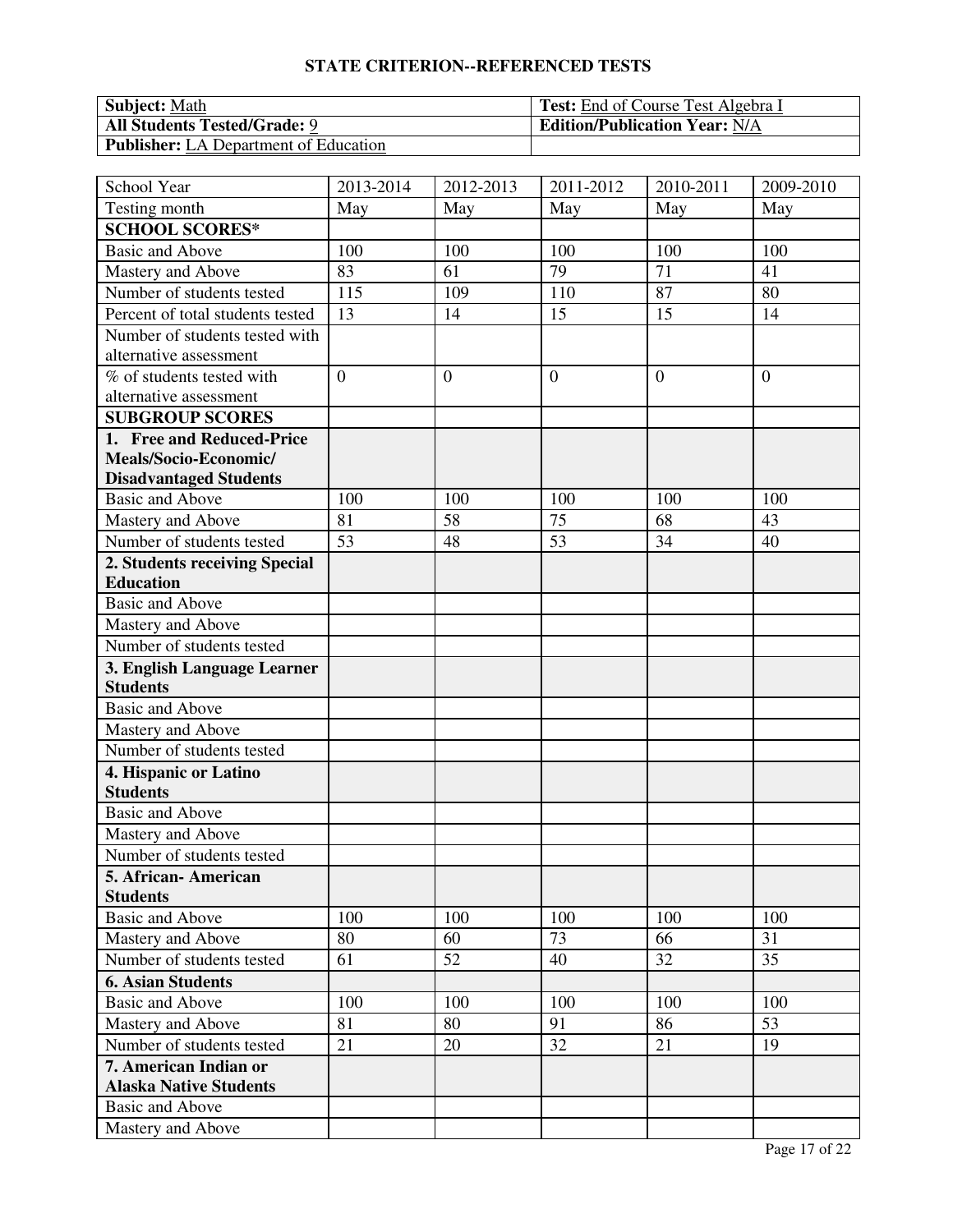| School Year                      | 2013-2014 | 2012-2013 | 2011-2012 | 2010-2011 | 2009-2010 |
|----------------------------------|-----------|-----------|-----------|-----------|-----------|
| Number of students tested        |           |           |           |           |           |
| 8. Native Hawaiian or other      |           |           |           |           |           |
| <b>Pacific Islander Students</b> |           |           |           |           |           |
| <b>Basic and Above</b>           |           |           |           |           |           |
| Mastery and Above                |           |           |           |           |           |
| Number of students tested        |           |           |           |           |           |
| 9. White Students                |           |           |           |           |           |
| <b>Basic and Above</b>           | 100       | 100       | 100       | 100       | 100       |
| Mastery and Above                | 89        | 45        | 79        | 69        | 46        |
| Number of students tested        | 27        | 22        | 28        | 26        | 26        |
| <b>10. Two or More Races</b>     |           |           |           |           |           |
| identified Students              |           |           |           |           |           |
| <b>Basic and Above</b>           |           |           |           |           |           |
| Mastery and Above                |           |           |           |           |           |
| Number of students tested        |           |           |           |           |           |
| 11. Other 1: Other 1             |           |           |           |           |           |
| <b>Basic and Above</b>           |           |           |           |           |           |
| Mastery and Above                |           |           |           |           |           |
| Number of students tested        |           |           |           |           |           |
| 12. Other 2: Other 2             |           |           |           |           |           |
| <b>Basic and Above</b>           |           |           |           |           |           |
| Mastery and Above                |           |           |           |           |           |
| Number of students tested        |           |           |           |           |           |
| 13. Other 3: Other 3             |           |           |           |           |           |
| <b>Basic and Above</b>           |           |           |           |           |           |
| Mastery and Above                |           |           |           |           |           |
| Number of students tested        |           |           |           |           |           |

**NOTES:** EOC Tests are linked to courses not grade level. All students in Algebra I took the EOC. Mastery % reported correspond to excellent rating. Tests are rated Needs improvement, fair, good and excellent with only NI considered not passing.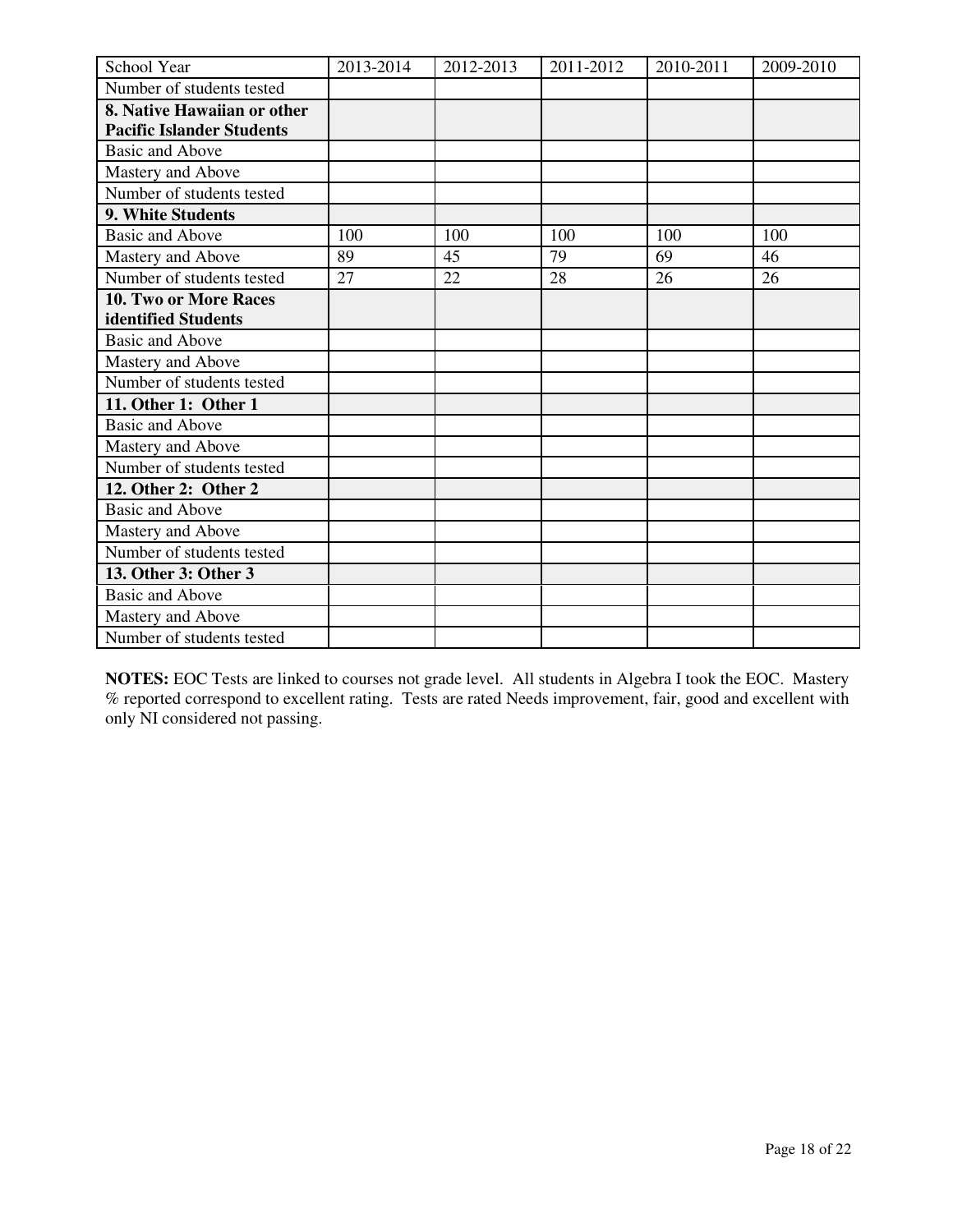# **STATE CRITERION--REFERENCED TESTS**

| <b>Subject:</b> Reading/ELA                  | <b>Test:</b> English II End of Course Exam |
|----------------------------------------------|--------------------------------------------|
| <b>All Students Tested/Grade: 10</b>         | <b>Edition/Publication Year: N/A</b>       |
| <b>Publisher:</b> LA Department of Education |                                            |

| School Year                                    | 2013-2014      | 2012-2013      | 2011-2012      | 2010-2011      | 2009-2010      |
|------------------------------------------------|----------------|----------------|----------------|----------------|----------------|
| Testing month                                  | May            | May            | May            | May            | May            |
| <b>SCHOOL SCORES*</b>                          |                |                |                |                |                |
| <b>Basic and Above</b>                         | 100            | 100            | 100            | 100            | 99             |
| Mastery and Above                              | 94             | 92             | 91             | 91             | 87             |
| Number of students tested                      | 209            | 203            | 184            | 163            | 163            |
| Percent of total students tested               | 24             | 26             | 25             | 25             | 27             |
| Number of students tested with                 |                |                |                |                |                |
| alternative assessment                         |                |                |                |                |                |
| % of students tested with                      | $\overline{0}$ | $\overline{0}$ | $\overline{0}$ | $\overline{0}$ | $\overline{0}$ |
| alternative assessment                         |                |                |                |                |                |
| <b>SUBGROUP SCORES</b>                         |                |                |                |                |                |
| 1. Free and Reduced-Price                      |                |                |                |                |                |
| Meals/Socio-Economic/                          |                |                |                |                |                |
| <b>Disadvantaged Students</b>                  |                |                |                |                |                |
| <b>Basic and Above</b>                         | 100            | 100            | 100            | 100            | 100            |
| Mastery and Above                              | 88             | 84             | 82             | 88             | 89             |
| Number of students tested                      | 58             | 70             | 45             | 51             | 53             |
| 2. Students receiving Special                  |                |                |                |                |                |
| <b>Education</b>                               |                |                |                |                |                |
| <b>Basic and Above</b>                         |                |                |                |                |                |
| Mastery and Above                              |                |                |                |                |                |
| Number of students tested                      |                |                |                |                |                |
| 3. English Language Learner<br><b>Students</b> |                |                |                |                |                |
| <b>Basic and Above</b>                         |                |                |                |                |                |
| Mastery and Above                              |                |                |                |                |                |
| Number of students tested                      |                |                |                |                |                |
| 4. Hispanic or Latino                          |                |                |                |                |                |
| <b>Students</b>                                |                |                |                |                |                |
| <b>Basic and Above</b>                         |                |                |                |                |                |
| Mastery and Above                              |                |                |                |                |                |
| Number of students tested                      |                |                |                |                |                |
| 5. African- American                           |                |                |                |                |                |
| <b>Students</b>                                |                |                |                |                |                |
| <b>Basic and Above</b>                         | 100            | 100            | 100            | 100            | 100            |
| Mastery and Above                              | 91             | 94             | 89             | 87             | 83             |
| Number of students tested                      | 70             | 62             | 47             | 54             | 52             |
| <b>6. Asian Students</b>                       |                |                |                |                |                |
| <b>Basic and Above</b>                         | 100            | 100            | 100            | 100            | 100            |
| Mastery and Above                              | 91             | 81             | 79             | 90             | 89             |
| Number of students tested                      | 35             | 43             | 34             | 39             | 44             |
| 7. American Indian or                          |                |                |                |                |                |
| <b>Alaska Native Students</b>                  |                |                |                |                |                |
| Basic and Above                                |                |                |                |                |                |
| Mastery and Above                              |                |                |                |                |                |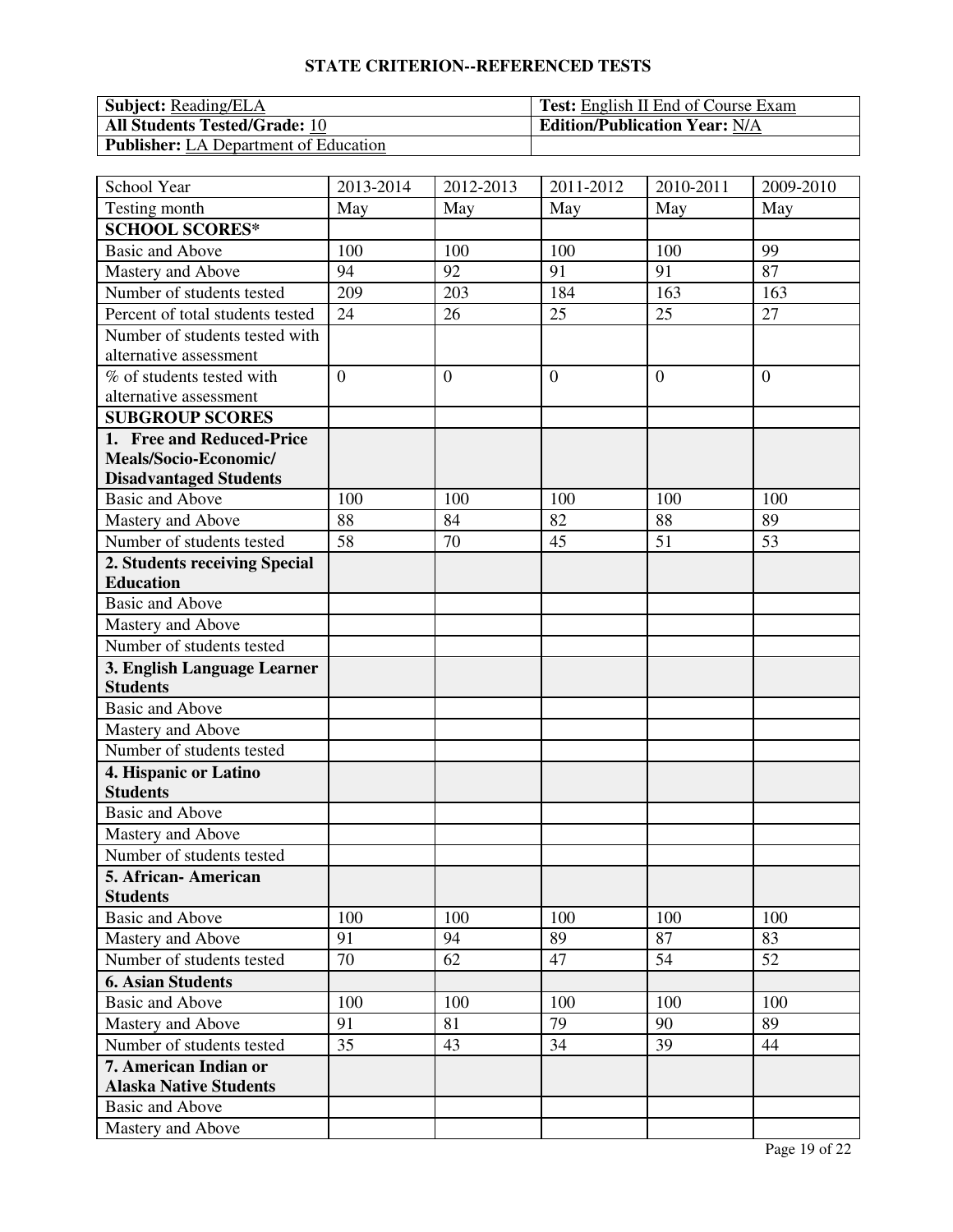| School Year                      | 2013-2014 | 2012-2013 | 2011-2012 | 2010-2011 | 2009-2010 |
|----------------------------------|-----------|-----------|-----------|-----------|-----------|
| Number of students tested        |           |           |           |           |           |
| 8. Native Hawaiian or other      |           |           |           |           |           |
| <b>Pacific Islander Students</b> |           |           |           |           |           |
| <b>Basic and Above</b>           |           |           |           |           |           |
| Mastery and Above                |           |           |           |           |           |
| Number of students tested        |           |           |           |           |           |
| 9. White Students                |           |           |           |           |           |
| <b>Basic and Above</b>           | 100       | 100       | 100       | 100       | 98        |
| Mastery and Above                | 97        | 96        | 94        | 95        | 89        |
| Number of students tested        | 87        | 71        | 84        | 65        | 63        |
| 10. Two or More Races            |           |           |           |           |           |
| identified Students              |           |           |           |           |           |
| <b>Basic and Above</b>           |           |           |           |           |           |
| Mastery and Above                |           |           |           |           |           |
| Number of students tested        |           |           |           |           |           |
| 11. Other 1: Other 1             |           |           |           |           |           |
| <b>Basic and Above</b>           |           |           |           |           |           |
| Mastery and Above                |           |           |           |           |           |
| Number of students tested        |           |           |           |           |           |
| 12. Other 2: Other 2             |           |           |           |           |           |
| <b>Basic and Above</b>           |           |           |           |           |           |
| Mastery and Above                |           |           |           |           |           |
| Number of students tested        |           |           |           |           |           |
| 13. Other 3: Other 3             |           |           |           |           |           |
| <b>Basic and Above</b>           |           |           |           |           |           |
| Mastery and Above                |           |           |           |           |           |
| Number of students tested        |           |           |           |           |           |

**NOTES:** Excellent=mastery and excellent, good and fair = Basic and above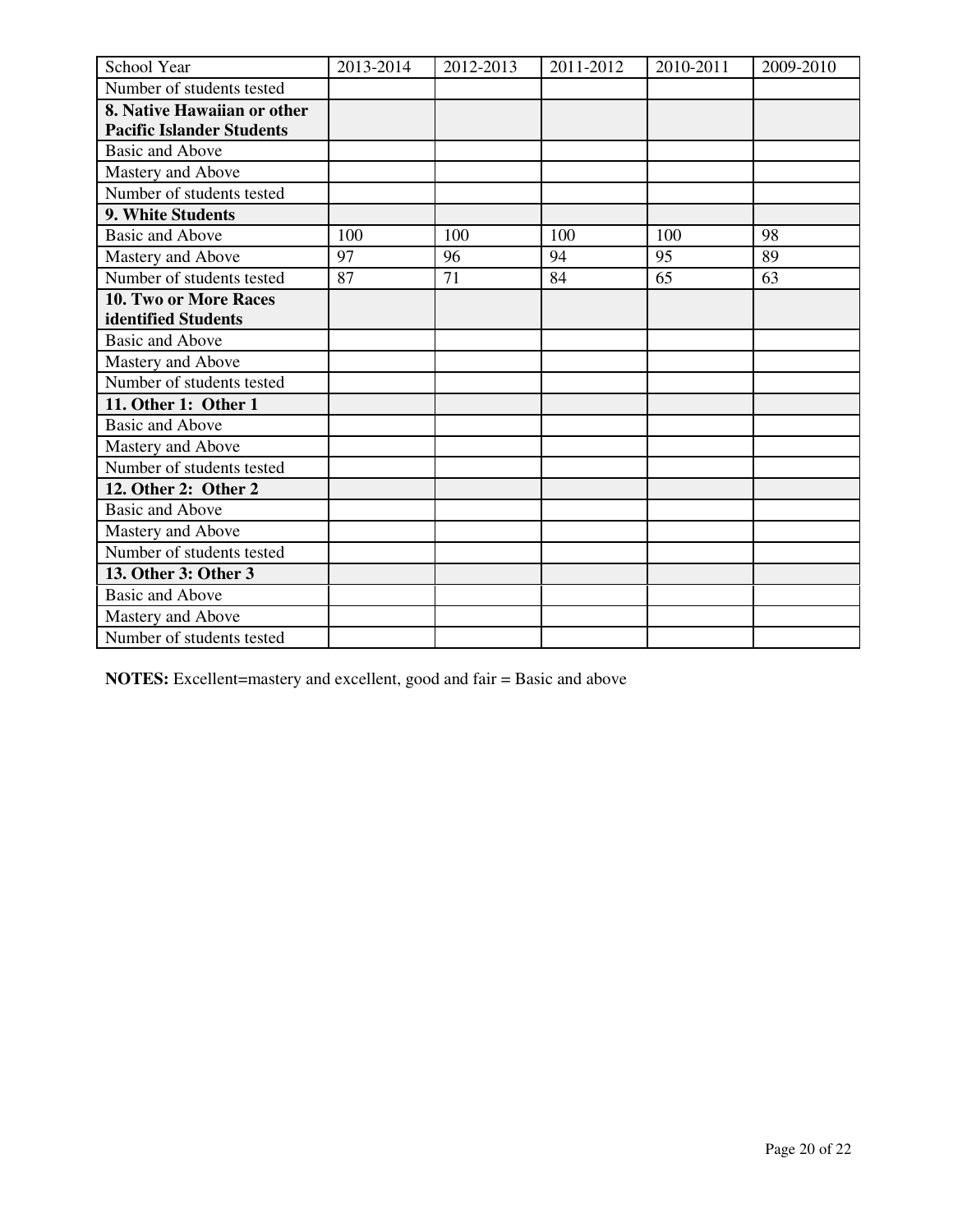# **STATE CRITERION--REFERENCED TESTS**

| <b>Subject:</b> Reading/ELA                  | <b>Test:</b> End of Course Exam English III |
|----------------------------------------------|---------------------------------------------|
| <b>All Students Tested/Grade: 11</b>         | <b>Edition/Publication Year: N/A</b>        |
| <b>Publisher:</b> LA Department of Education |                                             |

| School Year                      | 2013-2014      | 2012-2013      | 2011-2012      | 2010-2011 | 2009-2010 |
|----------------------------------|----------------|----------------|----------------|-----------|-----------|
| Testing month                    | May            | May            | May            | May       | May       |
| <b>SCHOOL SCORES*</b>            |                |                |                |           |           |
| <b>Basic and Above</b>           | 100            | 100            | 100            |           |           |
| Mastery and Above                | 89             | 89             | 81             |           |           |
| Number of students tested        | 191            | 185            | 156            |           |           |
| Percent of total students tested | 22             | 23             | 21             |           |           |
| Number of students tested with   |                |                |                |           |           |
| alternative assessment           |                |                |                |           |           |
| % of students tested with        | $\overline{0}$ | $\overline{0}$ | $\overline{0}$ |           |           |
| alternative assessment           |                |                |                |           |           |
| <b>SUBGROUP SCORES</b>           |                |                |                |           |           |
| 1. Free and Reduced-Price        |                |                |                |           |           |
| Meals/Socio-Economic/            |                |                |                |           |           |
| <b>Disadvantaged Students</b>    |                |                |                |           |           |
| <b>Basic and Above</b>           | 100            | 100            | 100            |           |           |
| Mastery and Above                | 83             | 86             | 69             |           |           |
| Number of students tested        | 52             | 43             | 45             |           |           |
| 2. Students receiving Special    |                |                |                |           |           |
| <b>Education</b>                 |                |                |                |           |           |
| <b>Basic and Above</b>           |                |                |                |           |           |
| Mastery and Above                |                |                |                |           |           |
| Number of students tested        |                |                |                |           |           |
| 3. English Language Learner      |                |                |                |           |           |
| <b>Students</b>                  |                |                |                |           |           |
| <b>Basic and Above</b>           |                |                |                |           |           |
| Mastery and Above                |                |                |                |           |           |
| Number of students tested        |                |                |                |           |           |
| 4. Hispanic or Latino            |                |                |                |           |           |
| <b>Students</b>                  |                |                |                |           |           |
| <b>Basic and Above</b>           |                |                |                |           |           |
| Mastery and Above                |                |                |                |           |           |
| Number of students tested        |                |                |                |           |           |
| 5. African-American              |                |                |                |           |           |
| <b>Students</b>                  |                |                |                |           |           |
| <b>Basic and Above</b>           | 100            | 100            | 100            |           |           |
| Mastery and Above                | 87             | 86             | 68             |           |           |
| Number of students tested        | 54             | 44             | 47             |           |           |
| <b>6. Asian Students</b>         |                |                |                |           |           |
| <b>Basic and Above</b>           | 100            | 100            | 100            |           |           |
| Mastery and Above                | 83             | 79             | 74             |           |           |
| Number of students tested        | 42             | 34             | 35             |           |           |
| 7. American Indian or            |                |                |                |           |           |
| <b>Alaska Native Students</b>    |                |                |                |           |           |
| <b>Basic and Above</b>           |                |                |                |           |           |
| Mastery and Above                |                |                |                |           |           |